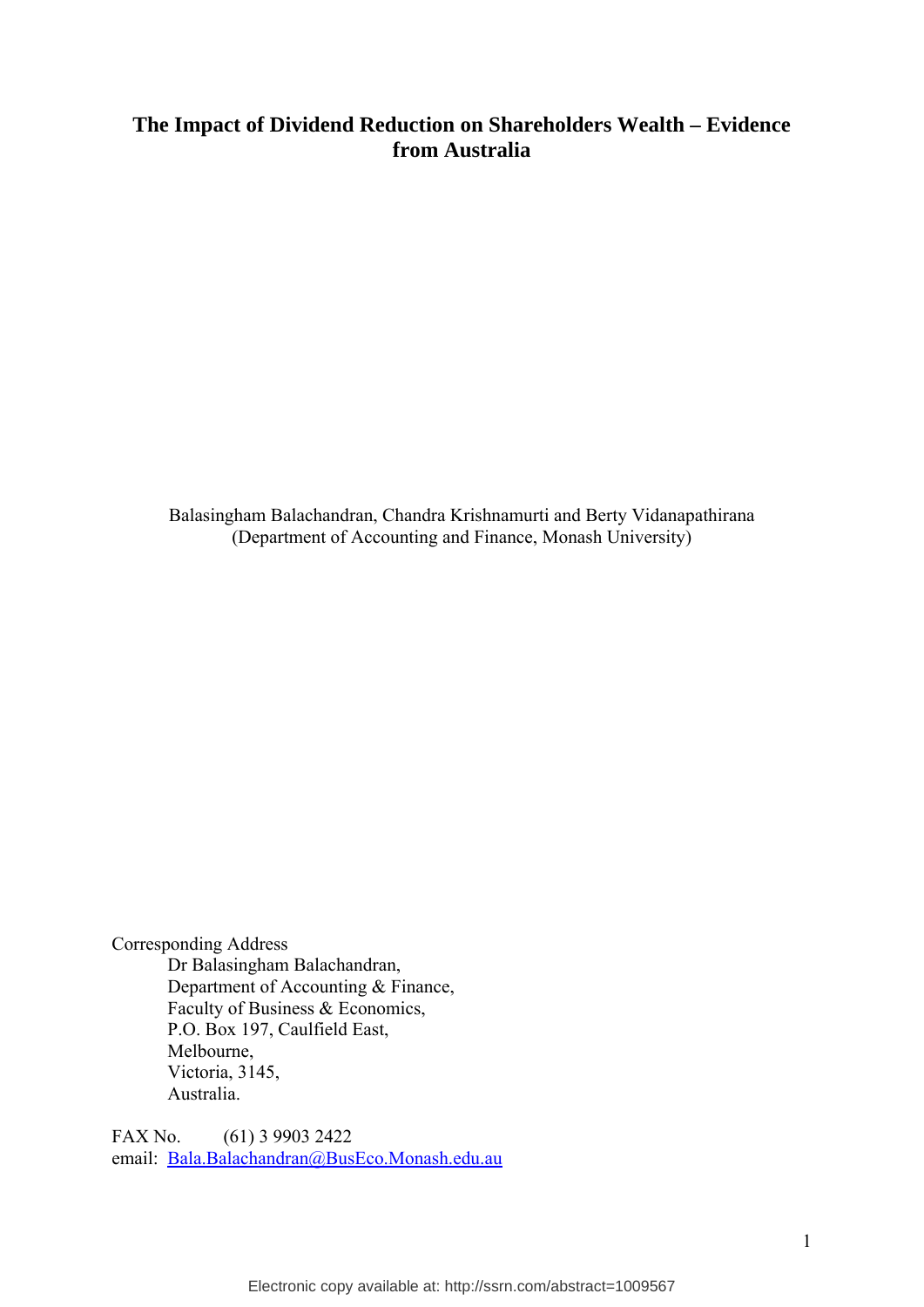## **The Impact of Dividend Reduction on Shareholders Wealth – Evidence from Australia**

## **Abstract**

This study examines the stock price reactions to interim and final dividend reductions in Australia. We find that the market reacts more negatively to interim dividend reductions than final dividend reductions consistent with the view that market participants anticipate deterioration in profitability of firms that eventually announce interim dividend reductions. We find that size of the dividend reduction depends on the riskiness of the firm (idiosyncratic risk), size of the firm prior year profitability and changes in the profitability. We also find that reduce dividend at the interim level rather than delay to final stage depends on the prior year profitability and size of the firm.

**Key Words: Price reaction, Australia, Dividend Cuts, Omissions, interim and final.**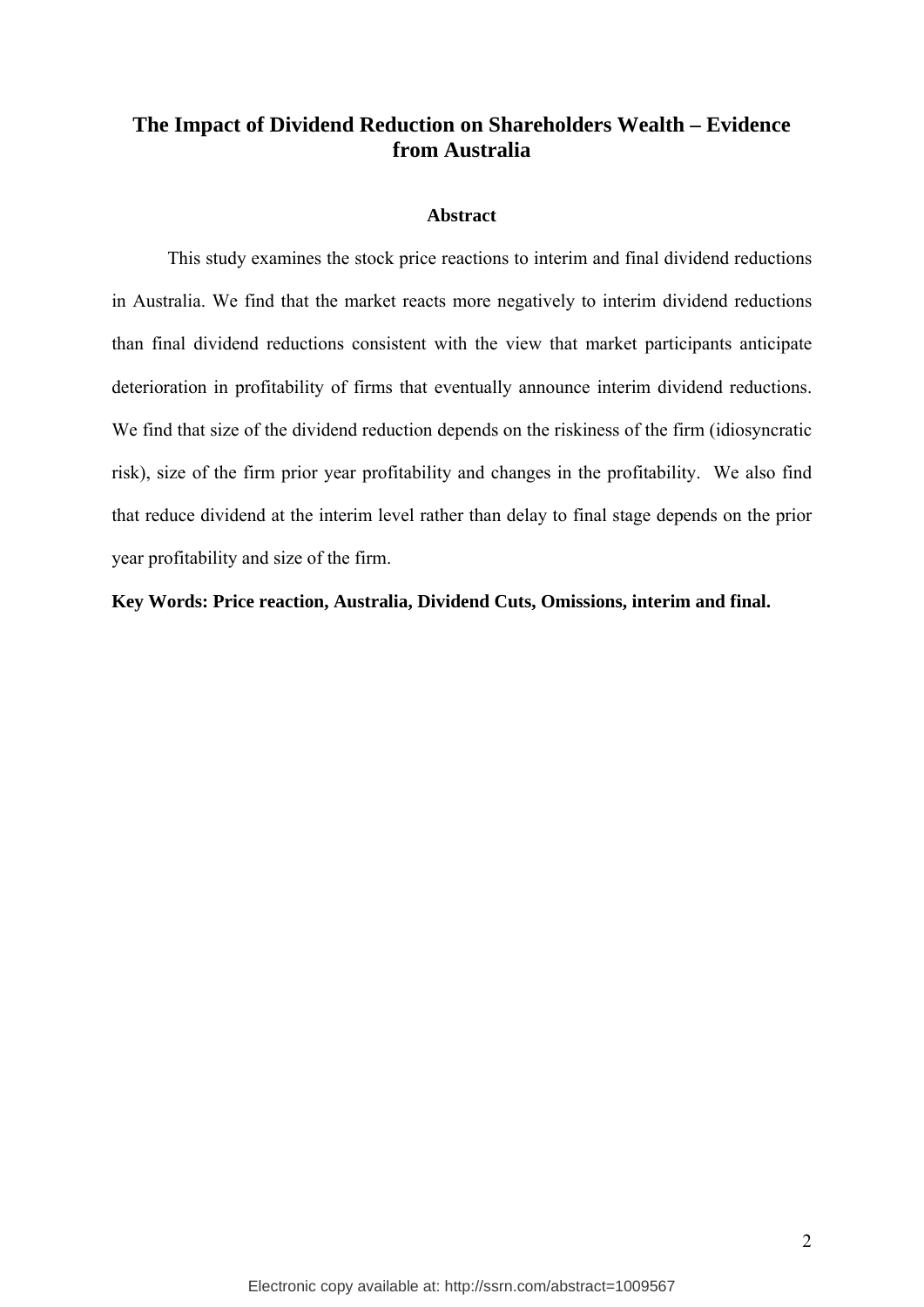## **The Impact of Dividend Reduction on Shareholders Wealth – Evidence from Australia**

#### **1.0 Introduction**

The idea that changes in dividends convey information has existed for over five decades. Bhattacharya (1979), Ambarish et al. (1987), John and Williams (1985), and Miller and Rock (1985) develop theoretical arguments for dividends as signalling mechanism of future firm value. Consistent with the notion that dividend changes are used as signalling device, empirical researchers have documented positive price reactions when firms increase dividends and negative reactions when they reduce dividends (see for example Aharony and Swary (1980))

 Of particular interest to our study is reduction in dividends and their impact on stock prices. Dividend reductions have been studied by Ghosh and Woolridge (1988, 1989), Christie (1994), Sant and Cowan (1994), and others. Several recent papers find support for the interesting finding that dividend reductions are more informative than dividend increases (see for example, Jensen and Johnson (1995), Leftwich and Zmijewski (1991) and Michaely, Thaler and Wormack (1995).

Based on our survey of the literature, we find it interesting to study dividend reductions and their impact on stock prices for these reasons:

- 1. There are no existing studies in the Australian context on dividend reductions and their impact on stock prices.
- 2. Australia follows the dividend imputation policy as opposed to the traditional double taxation policy prevalent in countries such as the U.S.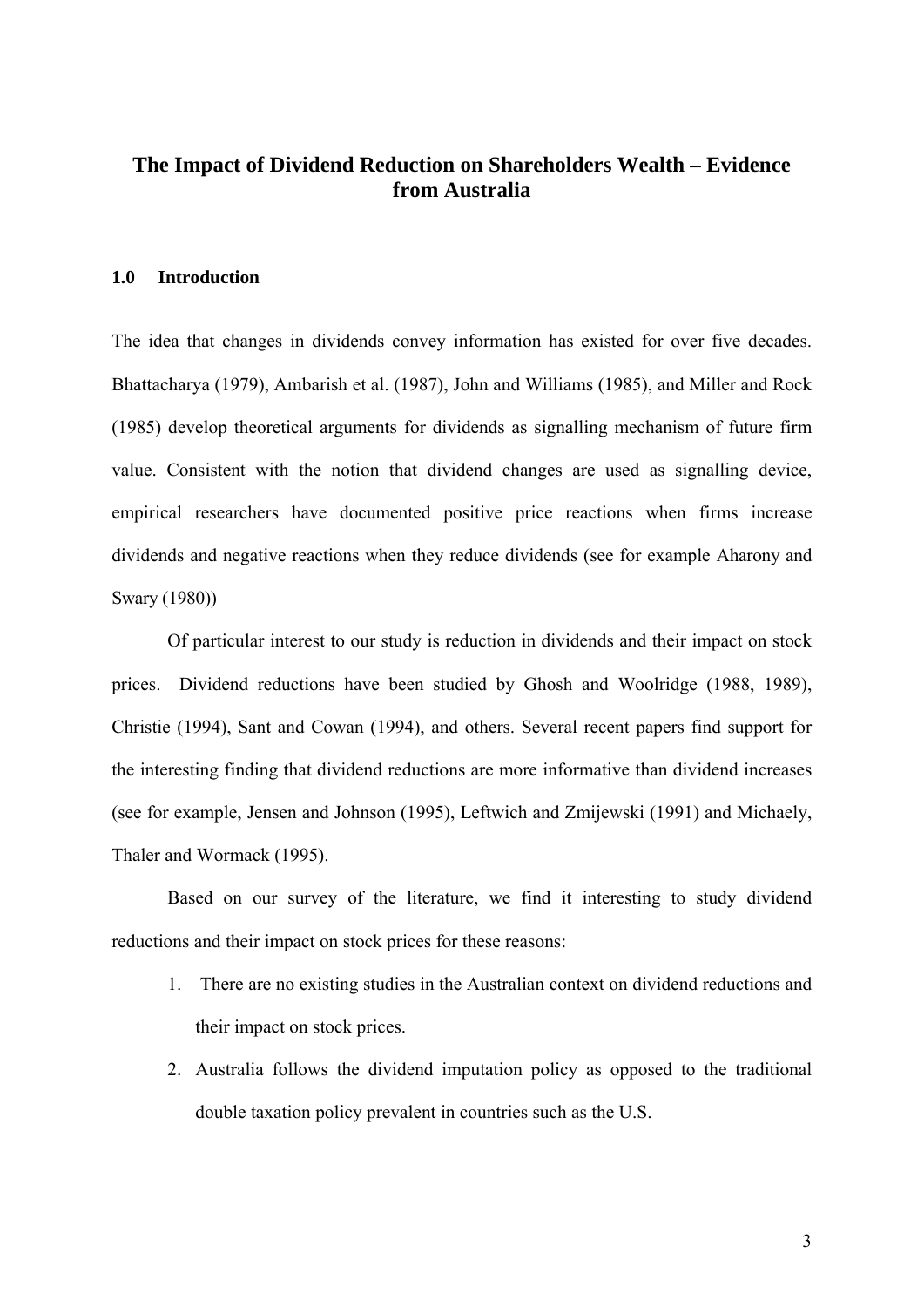3. Australian firms follow the policy of paying interim and final dividends. This custom is not practiced in countries such the U.S.

Australian firms pay dividend twice a year (interim and final) consistent with UK (see for example Balachandran (2003): the first payment at mid-year referred to as the interim payment and the second and final payment commonly known as the final dividend. Interim payments are much smaller on average than final payments. Balachandran (2003) argue that a dividend reduction at the interim stage would convey to the markets an unavoidable urgency to conserve cash and as a consequence, greater share price reactions would be observed at the interim stage than at the final stage and find support for this hypothesis. As such this paper investigates the impacts on prices of initial interim dividend reductions and initial final reductions for firms that did not reduce their dividends in the previous two-year period in Australia. In this paper, we also categorise dividend reductions into cuts and omissions to examine whether they have different stock price impacts.

The plan of this paper is as follows. Section 2 discusses the research design, while Section 3 presents the empirical results using standard event study methods and crosssectional regression analysis. Finally, our conclusions are presented in Section 4.

#### **2.0 Research Methods**

#### **2.1 Data and Sample Selection**

 Initial interim and final dividend reduction were identified for Australian companies, where there were no dividend reductions (either interim or final) during two-year period immediately preceding the initial interim and final reductions for the period between January 1995 and December 2006 using the DataStream and IRESS databases. Dividend reduction is defined relative to the previous year's value, i.e. there is a reduction if the interim (final)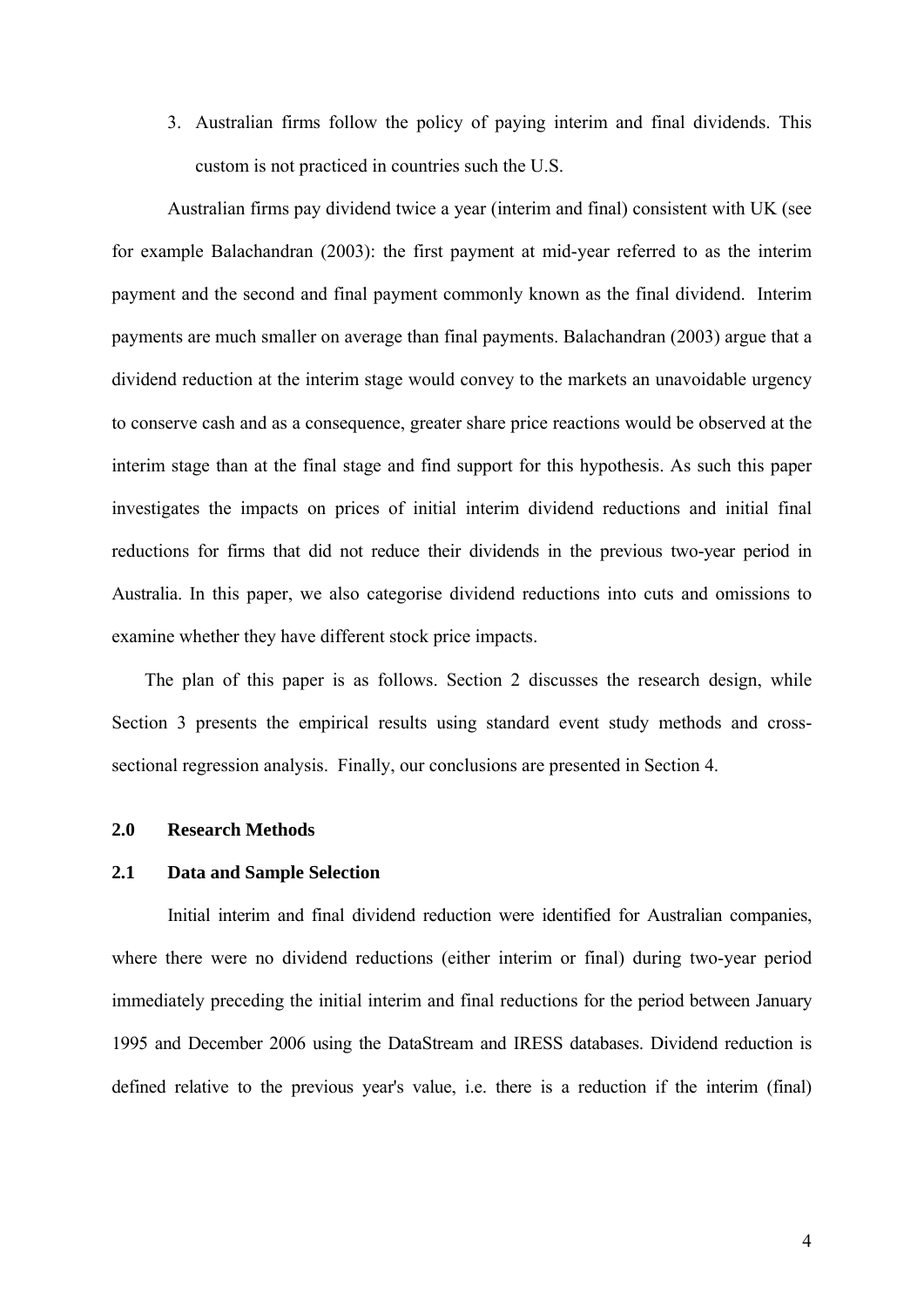dividend per share this year is less than the interim (final) dividend per share paid last year.<sup>1</sup> We find 269 dividend reductions 125 interim dividend reductions (75 cuts and 50 omissions) and 144 final dividend reductions (110 cuts and 34 omissions). We consider only initial dividend reductions since they are likely to elicit a stronger stock price reaction as opposed to subsequent reductions which may be anticipated.

 Table 1, Panel A contains the distribution of our sample across the years classified by the following four categories dividend reduction: Interim Cuts, Final Cuts, Interim Omissions, and Final Omissions. We use the same categories in the rest of our analysis. We notice that in general, the number of interim omissions in a given year exceeds the final omissions, while the number of final cuts usually outnumbers the number of interim cuts. Since omissions convey a sense of urgency in conserving future cash flows, there seems to exist a predilection to omit interim dividends in preference to final dividends. On the other hand, cuts occur during periods of milder declines in profitability. In general, the managers, therefore, tend to cut the final rather the interim dividends in order to avoid sending a stronger negative signal.

 In Panel B of Table 1, we present our sample broken down by industry classification for each of the four categories of dividend reductions. We find that two of the industry sectors, viz., Materials and Capital Goods account for over 30% of our sample of dividend reductions. Diversified financials, Food, Beverage and Tobacco, Real Estate and Retailing together account for about 29% of the sample. The other 41% is distributed across all other sectors.

## **2.2 Firm Characteristics of Dividend Reducing Firms**

 In Table 2 Panel A we show some of the characteristics of our sample categorised on the basis of interim and final dividend reductions. We find that the prior year profitability as

1

 $<sup>1</sup>$  After the adjustment for the capital changes.</sup>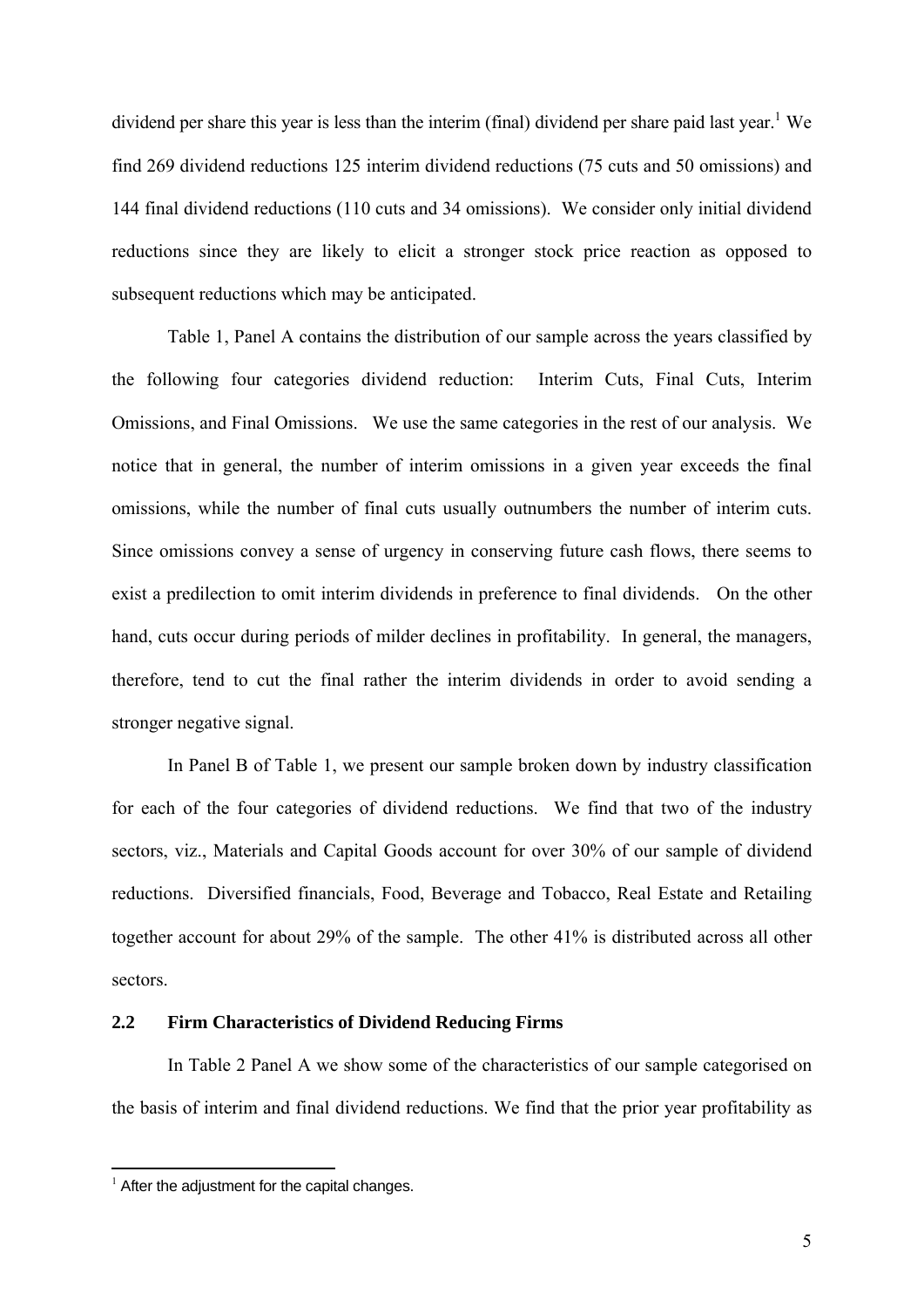measured by  $NPATH_{t-1}$  is lower for the Interim Reductions as compared to the Final Reductions subsample. The median current period profitability is also significantly lower for firms that reduce interim dividends as compared to final dividend reducing firms. Furthermore, the change in profitability as depicted by ∆NPAT/TA is significantly more negative for interim dividend reducers as compared to final dividend reducers. Taken together, these variables indicate that firms which face lower profitability and steeper declines in profitability tend to prefer reductions in interim dividends rather than postpone the reductions to final stage. Another interesting fact that emerges is that the market value of interim dividend reducers is significantly lower than that of final dividend reducers. The book-to-market ratio at the balance sheet date immediately prior to the year of dividend reduction is higher for interim dividend reducers than that of final dividend reducers. This finding implies that firms with higher growth opportunities (or lower tangible assets) tend to defer their dividend reductions to a future period. Finally, we find that interim dividend reducers have significantly higher idiosyncratic risk as compared to final dividend reducers. These findings denote that smaller and riskier prefer to conserve cash by choosing to go for interim reductions instead of deferring their reductions to the final dividends.

 In Panel B of Table 2, we portray the firm characteristics of all four categories of dividend reducers. Our data denote that interim cutters and omitters are smaller than final dividend cutters and omitters as measured by total assets and market value. In general, omitters have lower profitability than cutters with interim omitters performing worse than final omitters. Firms that face the worst declines in profitability choose to omit rather than cut their dividends. Cutters – both interim and final – have lower idiosyncratic risk than omitters. Interim cutters and omitters have higher idiosyncratic risk than final cutters and omitters respectively. Summing up, these findings indicate that omitters face an urgency in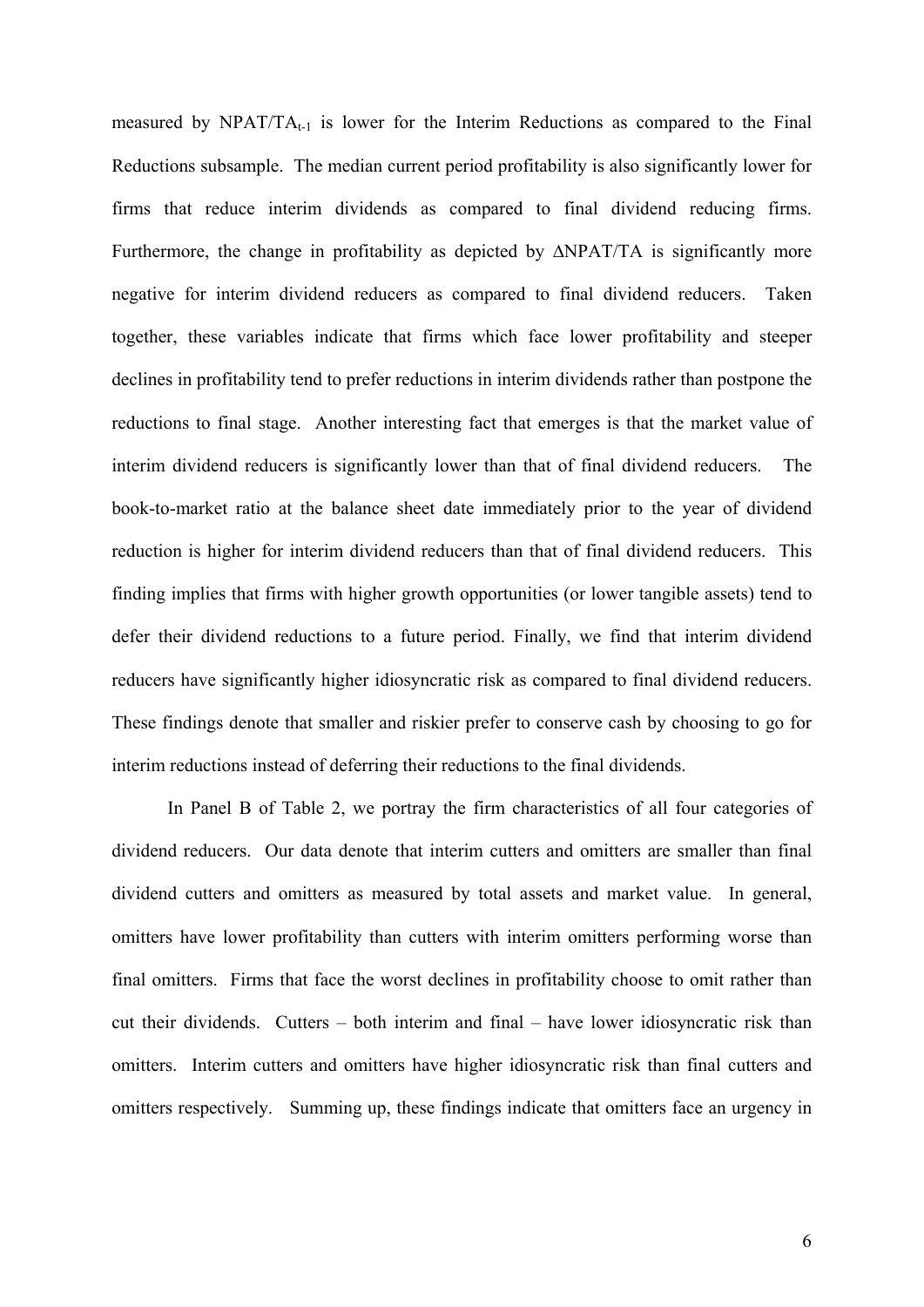conserving cash due to their lower profitability and tend to be more vulnerable due to their smaller size and higher risk.

## **2.3. Return generating processes and test statistics**

This study employs the market model (MM) to examine the daily abnormal returns around announcement dates. Model parameters were estimated using 200 observations, commencing 260 days prior to the event. The market model was used to estimate the abnormal returns, with an estimation period 260 days prior to the announcement day to 61 days before the announcement day (day  $-260$  to day  $-61$ ). The market proxy used was the Australian All Ordinaries Share Index, which is a broadly based index comprising approximately the top 300 stocks ranked by market capitalization. This study uses the t-test statistic (standardized residual test statistic) to report the significance levels of the price reaction. The daily returns were measured using logarithm returns after the adjustment for dividends on ex-dates. The abnormal returns for announcement periods were generated for different events windows: - day -2 to day 2 (two days before to two days after the announcement), day -1 to day 1 (the day before to the day after the announcement), and day 0 to day 1. These event windows were used to control for leakages and for "after hours" announcements (which are particularly likely for announcements of bad news).

## **3.0 Price Reaction to Dividend Reductions**

## **3.1. Announcement effects**

In table 3, we report results regarding the stock price reaction to dividend reductions of Australian firms. We report mean and median abnormal returns and the standard residual ttests (SRT) employing the market model for dividend reduction for the periods; the two day before the announcement date to two day after  $(\text{day-2})$  to day  $+2$ ); the day before the announcement date to day after  $(\text{day-1 to day +1})$ ; the day before the announcement date  $(\text{day -1 to day +1})$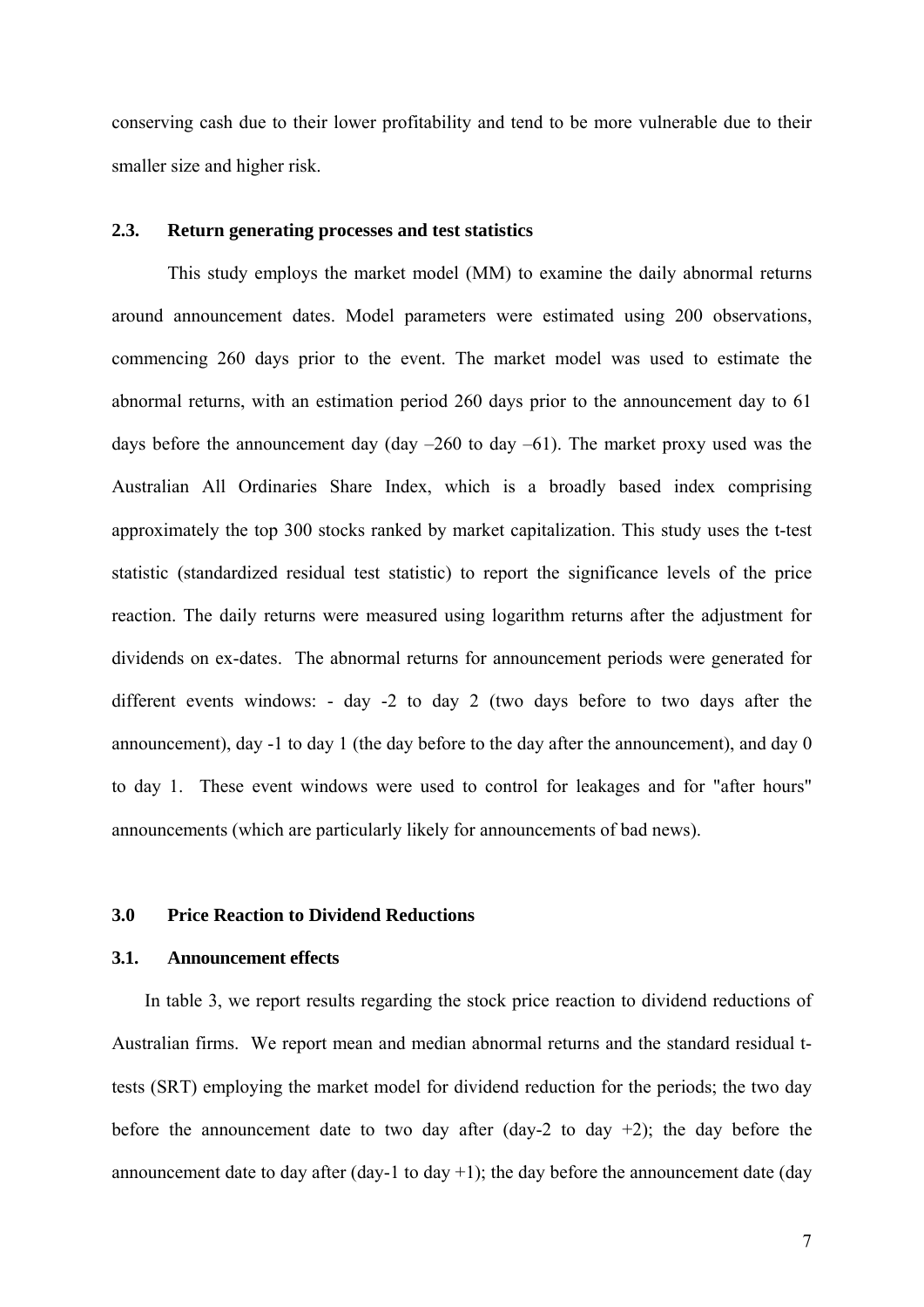0 to day 1). Panel A represents price reaction to dividend reductions for all as well as interim and final dividend reductions. Panel B represents price reaction to interim cuts and final cuts. Panel C represents price reaction to interim omissions and final omissions.

The results from Panel A of Table 3 indicate that the 5-day mean CAR surrounding the announcement of all reductions is a statistically significant -3.36%. Interim dividends evoke a much stronger negative response of -4.75% as compared to -2.15% for final dividend reductions. Both results are statistically significant at the 1% level. Results reported for other event windows to  $(-1, +1)$ ,  $(0, +1)$  provide similar results.

Interim dividend reductions are seen as bad news while final dividend reductions are viewed less negatively. This implies that the market is able to infer deteriorating performance of firms that subsequently reduce interim dividends. In the case of firms that reduce final dividends, the market holds a more benign view regarding future prospects.

The results of Panel B show the price reaction to announcement of interim dividends cuts, interim dividend omissions, final dividends cuts and final dividend omissions. Omissions evoke much stronger negative response as compared to cuts. The 5-day surrounding announcement  $(-2, +2)$  averages  $-7.05\%$  for interim omissions as compared to -3.21% for interim cuts. Similar results are found for  $(-1, +1)$  and  $(0, +1)$  windows. Similarly for final omissions we observe stronger negative reaction as compared to final dividend cuts. Our results are consistent with the view that omissions indicate steeper deterioration in a firm's future prospects while cuts follow moderate declines in a firm's profitability.

The 5-day  $(-2, +2, +2)$  window) shows that interim omissions are accompanied by a strong reaction (-7.05%) compared to (-3.28%) for final omissions. Results are robust to alternate window specifications such as  $(0, +1)$  and  $(-1, +1)$ . The results are consistent with the view that interim omissions convey more bad news as compared to final omissions. Price reaction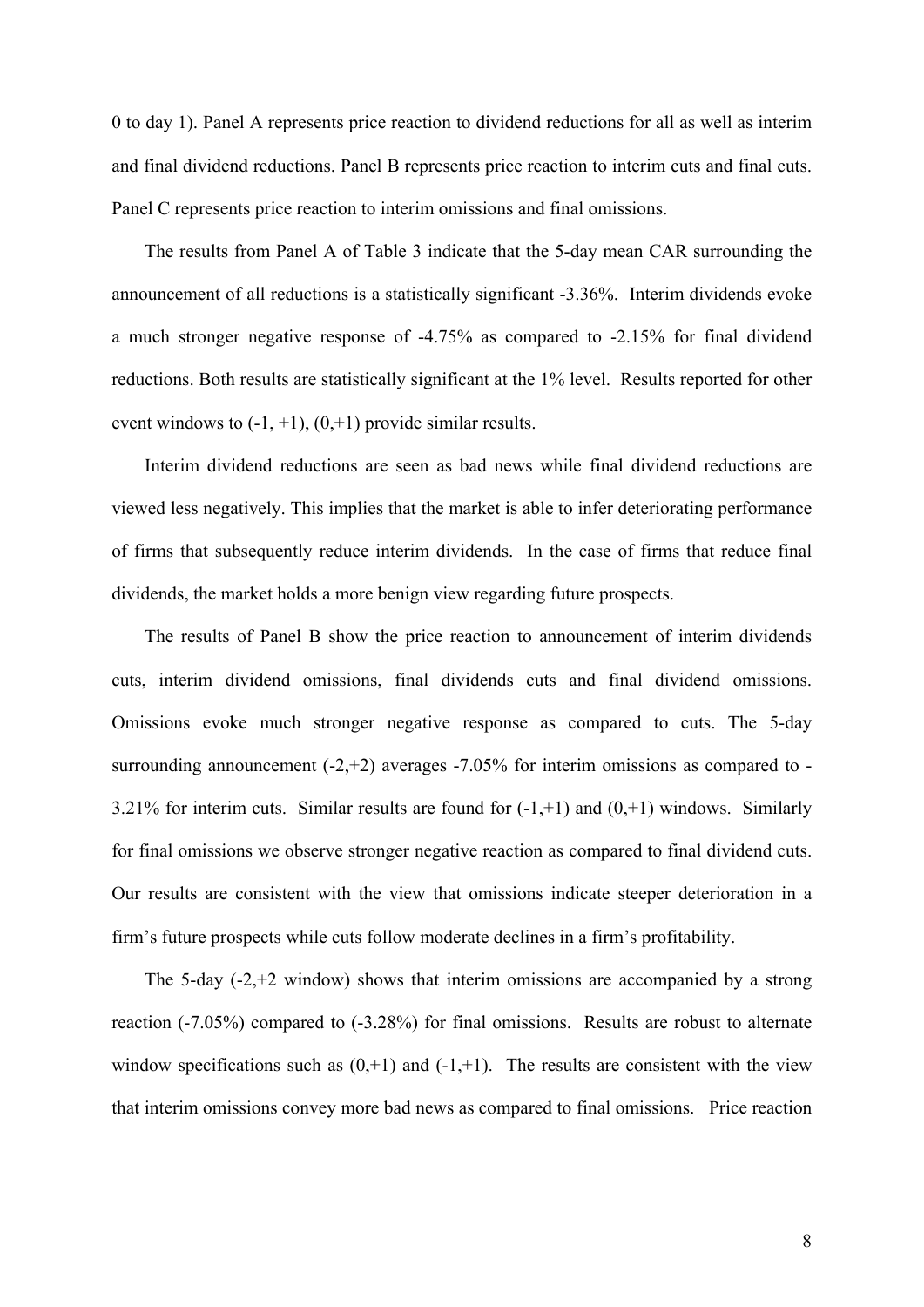results also indicate that market views interim dividend cuts as more negative compared to final dividend cuts. Results are robust to alternate windows.

#### **3.2 Cross sectional Analysis**

A regression model is used to test the sensitivity of the results reported in section 3.1 after controlling the variables that may influence the price reaction. The dependent variable is the abnormal return from day -1 to day 1. The set of explanatory variables and their anticipated signs (in parenthesis) are outlined below.

- DRED (-) is the percentage reduction in dividend (both interim and final).
- DIOF (+) equals 1 if the firm reduces its dividend at the interim level and zero if the firm reduces the dividend at the final level. The rationale for the inclusion of this explanatory variable derives from the hypothesis that interim dividend reduction has strong information content.
- PRECAR (-) is the cumulative abnormal return from day -60 to day -3. If the market anticipates a reduction, it will start bidding down prices prior to the announcement. The greater the bidding down prior to the announcement, the lesser the magnitude of the price reaction on the announcement date. There is also a possibility of leakage of information.
- LMV  $(+)$  is the natural logarithm of the market value one calendar month prior to the dividend reduction. Eddy and Seifert (1988), Haw and Kim (1991) and Marsh (1993) find a negative relationship between company size and the extent of market reactions around the dividend announcement date.
- $BM_{t-1}$  is the ratio of book value of total assets to market value of total assets. This is a control variable and is used as a proxy for the extent and quality of investment/growth opportunities.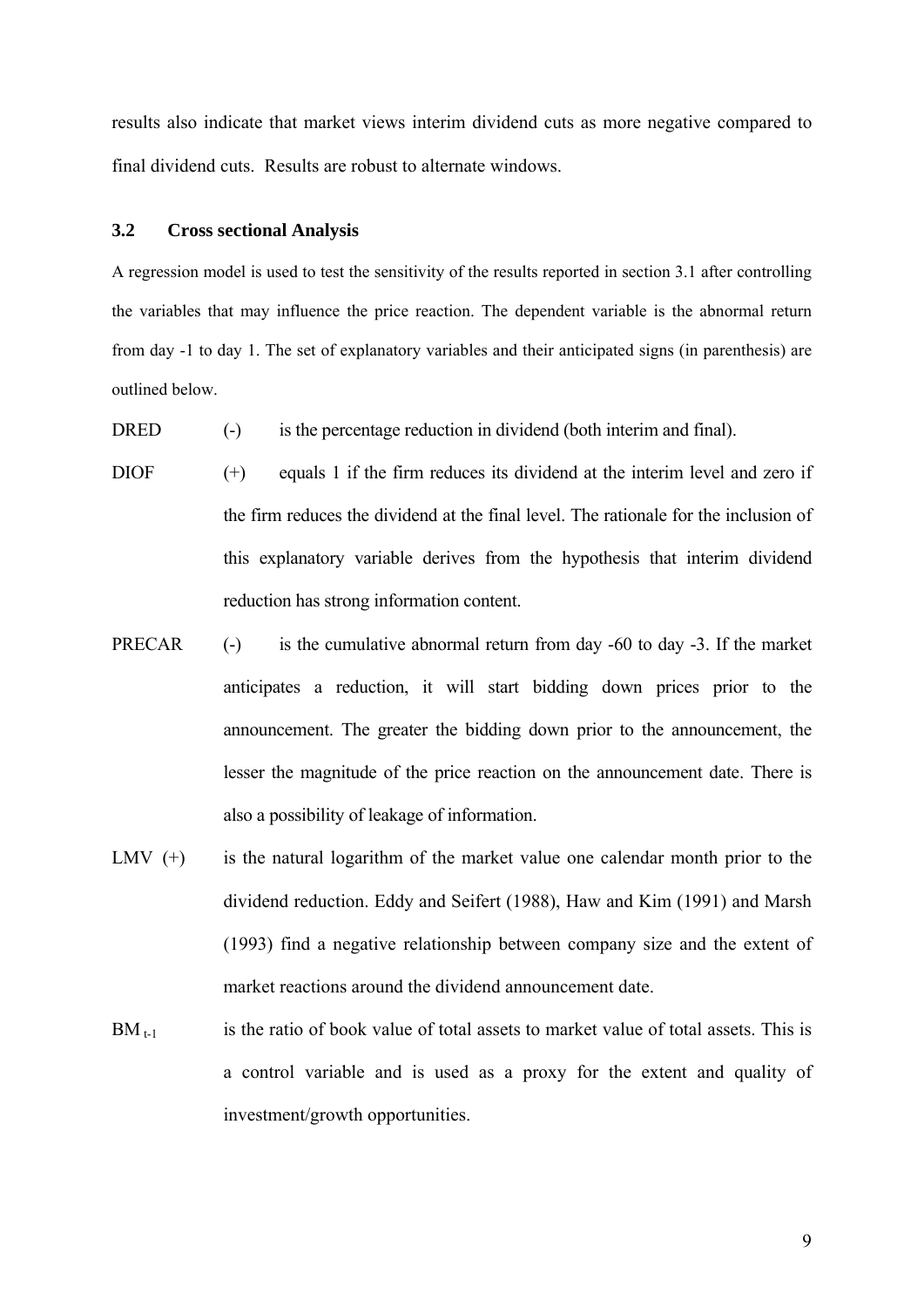Table 4 contains the results. The dividend reduction (DRED) variable has the expected sign and is statistically significant in all models. The dummy variable DIOF has the expected sign and is statistically significant at the 5% level. It is consistent with the hypothesis that an interim dividend reduction provides a greater "shock" (Interim shock effect). The coefficient of  $BM_{t-1}$  is not significant. PRECAR is negative and statistically significant as expected indicating that prior anticipation of bad news attenuates the price response at the announcement of dividend reductions LMV and Gearing ratio $_{t-1}$  are not statistically significant.

Summing up, the market reacts more negatively to dividend reductions when the percentage of cuts is larger, when interim rather than final dividends are reduced, and when reductions are anticipated (or leaked) prior to the actual announcements.

## **4.0 Determinants of the level (percentage) of dividend reduction**

We conduct Tobit regressions using the percentage of dividend reduction as the dependent variable. The results are portrayed in Table 5. In Panel A, we display results for the full sample. As expected previous year's profitability as measured by  $NPATH_{t-1}$  has a negative coefficient, indicating that firms with lower prior year profitability tend to cut dividends more other things being equal. The decline in current year profitability as compared to previous year, ΔNPAT/TA also has a negative sign indicating that firms facing a steeper decline in profitability tend to make deeper cuts in dividends. Idiosyncratic risk has a positive and highly significant coefficient in the Tobit regressions. Firms with high idiosyncratic risk tend to make steeper cuts in dividends other things being equal. Finally the coefficient of LMV (logarithm of the market value of the firm) is negative denoting that large firms tend to make less steeper cuts in dividends as compared to smaller firms ceteris paribus.

 In Panel B of Table 5, we show the results for the sub-sample of interim dividend reductions. As in the case of full sample  $NPATH_{t-1}$  has a negative coefficient, indicating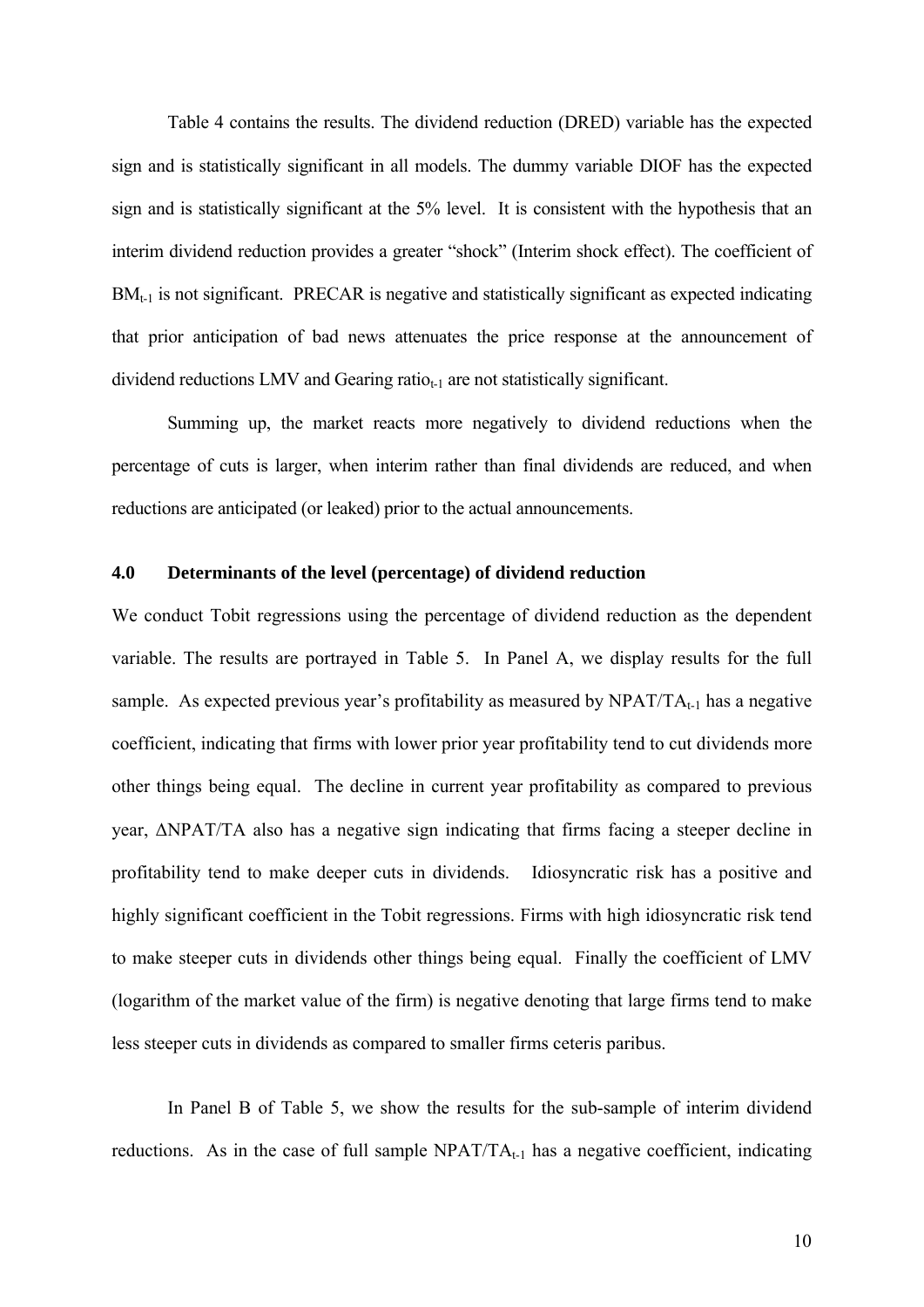that firms with lower prior year profitability tend to cut dividends more other things being equal. ΔNPAT/TA is negative and significant but only at the 10% level. Idiosyncratic risk has a positive and highly significant coefficient in the Tobit regressions. But the coefficient is smaller compared to the full sample. Finally the coefficient of LMV (logarithm of the market value of the firm) is not significant. In Panel C, we show the results for firms that reduce final dividends. In general, the coefficients tend to larger in magnitude as compared to the interim dividend sub-sample.

 Summing up, prior year profitability and decline inn current year profitability are the major determinants of the level of dividend reductions affirming the importance of profitablity in dividend reduction decisions. Firms with higher risk and lower market capitalisation tend to cut dividends more steeply, implying that they are most vulnerable to downturns. Cutting dividends somewhat steeply is likely to conserve their cash position and seems to be the preferred decision by managers.

#### **5.0 Decision to reduce dividend at the interim level than final**

 We next look at the determinants of the decision to cut the interim dividends versus final dividends. Interim dividends will be cut when the firm is in dire straits. The decision to hasten the cuts and reduce the interim dividends is more likely for financially vulnerable firms. Clearly prior year profitability should be one of the major determinants. When the profitability has only declined mildly, managers tend to cut final rather than interim dividends. The size of the firm is expected to also have a bearing on the decision. Small firms are financially more vulnerable and when faced with profitability declines are more likely to reduce interim rather than final dividends to conserve cash. In order to test these conjectures, we conduct probit regressions and report the results in Table 6. Our conjectures regarding prior year profitability and size of the firm is supported in the probit regression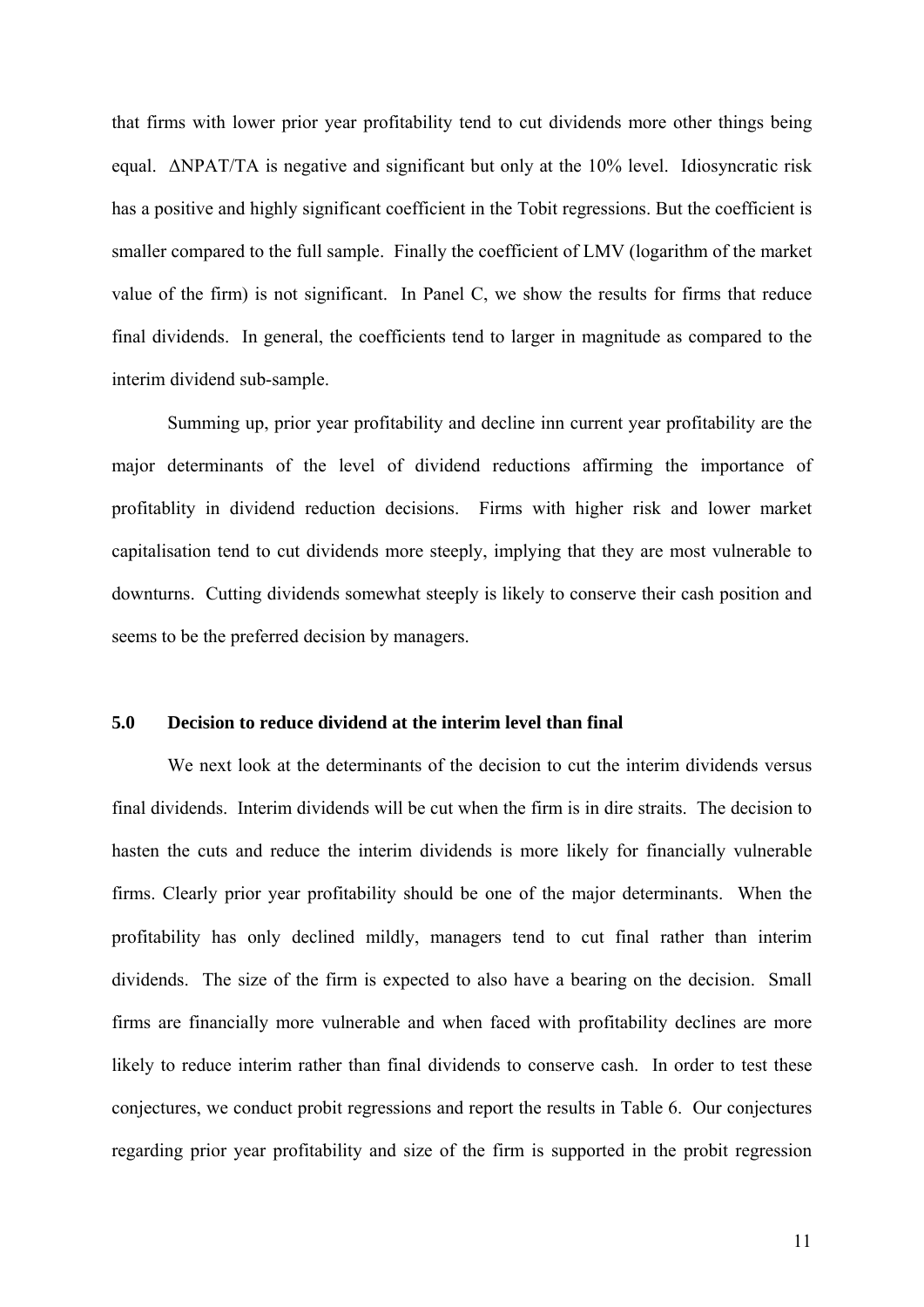results reported in table 6 with statistically significantly negative coefficients for both firm size and prior year profitability. We also use the book-to-market ratio  $(B/M_{t-1})$  computed as of the prior year in our regressions.  $B/M_{t-1}$  denotes growth/investment opportunities. Firms with low  $B/M_{t-1}$  have high growth opportunities. It appears, from the regression, that  $B/M_{t-1}$ plays no significant role in the decision to cut Interim as opposed to Final dividends.

#### **6.0 Conclusion**

In this paper we examine the stock price reaction to dividend reductions of Australian firms during the period 1995-2006. Dividend reductions are associated with negative stock price reaction. The reaction is stronger for omissions as compared to cuts. This is because firms cut dividends in response to moderate declines in profitability as opposed to omissions which are motivated by significant declines in future prospects. Interim reductions produce stronger negative abnormal returns as compared to final dividend reductions. We believe that firms cut or omit interim dividends only when they are in dire straits. The immediacy of the dividend reductions is probably responsible for the stronger market reaction. Our study reinforces the view that interim dividend reductions contain a strong signalling element.

We find that size of the dividend reduction depends on the riskiness of the firm (idiosyncratic risk), size of the firm prior year profitability and changes in the profitability. We also find that reduce dividend at the interim level rather than delay to final stage depends on the prior year profitability and size of the firm.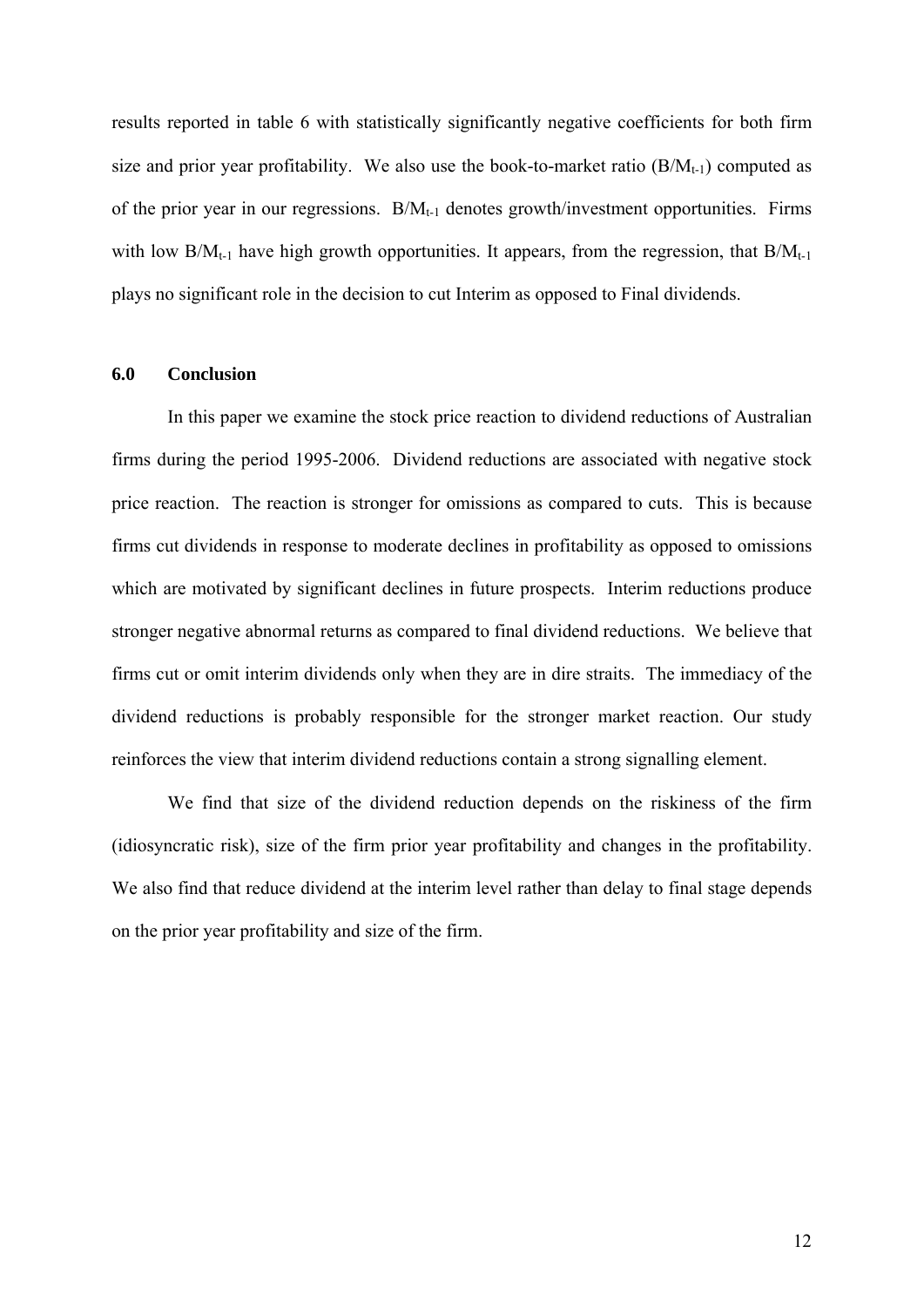| Year                                  | Interim Cuts<br>Final Cuts               |                                                            |                         | Interim Omissions |         |                         | <b>Final Omissions</b> | Total           |               |
|---------------------------------------|------------------------------------------|------------------------------------------------------------|-------------------------|-------------------|---------|-------------------------|------------------------|-----------------|---------------|
| 1995                                  | 3                                        | 5                                                          |                         | 1                 |         |                         | 0                      | 9               |               |
| 1996                                  | 12                                       | 12                                                         |                         | $\mathbf{1}$      |         | $\overline{c}$          |                        | 27              |               |
| 1997                                  | $\overline{4}$                           | 7                                                          |                         | $\mathbf{0}$      |         | 3                       |                        | 14              |               |
| 1998                                  | 3<br>$\tau$                              |                                                            |                         | 3                 |         |                         | $\mathbf{1}$           | 14              |               |
| 1999                                  | 10                                       | 11                                                         |                         | 5                 |         |                         | 2                      | 28              |               |
| 2000                                  | $\overline{4}$                           | 14                                                         |                         | 1                 |         |                         | 2                      | 21              |               |
| 2001                                  | 10                                       | 8                                                          |                         | 9                 |         |                         | 9                      | 36              |               |
| 2002                                  | $\overline{7}$                           | 6                                                          |                         | 6                 |         |                         | 3                      | 22              |               |
| 2003                                  | 6                                        | 10                                                         |                         | 8                 |         |                         | 5                      | 29              |               |
| 2004                                  | 2                                        | 6                                                          |                         | 5                 |         |                         | $\overline{c}$         | 15              |               |
| 2005                                  | 6                                        | 9                                                          |                         | 5                 |         |                         | $\overline{c}$         | 22              |               |
| 2006<br>Total                         | $\,8\,$<br>$\overline{75}$               | 15<br>110                                                  |                         | 6<br>50           |         |                         | 3<br>34                | 32<br>269       |               |
|                                       |                                          | Panel B: Dividend Reductions industry by industry analysis |                         |                   |         |                         |                        |                 |               |
| Industry                              |                                          |                                                            | Interim                 | Final             | Interim |                         | Final                  | Total           |               |
|                                       |                                          |                                                            | Cuts                    | Cuts              |         | Omissions               | Omissions              | Number          | $\frac{0}{0}$ |
|                                       | Automobiles & Components - 2510          |                                                            | $\mathfrak{Z}$          | 5                 |         | $\mathbf{1}$            | $\mathbf{0}$           | 9               | 3.35          |
| <b>Banks</b> - 4010                   |                                          |                                                            |                         | $\mathbf{0}$      |         | $\mathbf{1}$            | $\mathbf{1}$           | 6               | 2.23          |
| Capital Goods-2010                    |                                          |                                                            | 5                       | 19                |         | 8                       | 3                      | 35              | 13.01         |
|                                       | Commercial Services & Supplies -2020     |                                                            | $\overline{2}$          | 8                 |         | 4                       | $\mathfrak{Z}$         | 17              | 6.32          |
|                                       | Consumer Durables & Apparel - 2520       |                                                            | $\overline{4}$          | 3                 |         | $\mathbf{1}$            | $\overline{3}$         | 11              | 4.09          |
|                                       | Consumer Services - 2530                 |                                                            | $\mathbf{0}$            | 3                 |         | 1                       | 1                      | 5               | 1.86          |
|                                       | Diversified Financials- 4020             |                                                            | 5                       | 10                |         | 3                       | $\mathbf{1}$           | 19              | 7.06          |
| $Energy - 1010$                       |                                          |                                                            | $\overline{\mathbf{3}}$ | $\overline{2}$    |         | $\mathbf{1}$            | $\mathbf{0}$           | 6               | 2.23          |
|                                       | Food & Staples Retailing -3010           |                                                            | $\overline{2}$          | $\overline{c}$    |         | $\boldsymbol{0}$        | 1                      | 5               | 1.86          |
|                                       | Food Beverage & Tobacco - 3020           |                                                            | $\overline{4}$          | 12                |         | 5                       | $\mathfrak{Z}$         | 24              | 8.92          |
|                                       | Health Care Equipment & Services $-3510$ |                                                            | $\mathbf{1}$            | $\overline{4}$    |         | $\mathbf{1}$            | 1                      | $7\phantom{.0}$ | 2.60          |
| Insurance -4030                       |                                          |                                                            | 3                       | $\overline{2}$    |         | $\mathbf{1}$            | $\mathbf{0}$           | 6               | 2.23          |
| Materials-1510                        |                                          |                                                            | 21                      | 14                |         | 8                       | $\mathfrak{Z}$         | 46              | 17.10         |
| Media -2540                           |                                          |                                                            | $\overline{2}$          | 5                 |         | $\overline{2}$          | $\mathbf{1}$           | 10              | 3.72          |
| Oil & Gas 1010                        |                                          |                                                            | $\mathbf{1}$            | $\boldsymbol{0}$  |         | $\overline{0}$          | $\overline{0}$         | $\mathbf{1}$    | 0.37          |
|                                       | Industrial Conglomerates - 2015          |                                                            | $\bf{0}$                | $\overline{0}$    |         | $\mathbf{1}$            | $\mathbf{0}$           | $\mathbf{1}$    | 0.37          |
| Real Estate - 4040                    |                                          |                                                            | $\overline{\mathbf{3}}$ | $\boldsymbol{7}$  |         | $\overline{2}$          | $\overline{5}$         | 17              | 6.32          |
| Retailing-2550                        |                                          |                                                            | 6                       | $\overline{7}$    |         | 3                       | $\overline{2}$         | 18              | 6.69          |
|                                       | Software & Services -4510                |                                                            | $\mathfrak{Z}$          | 1                 |         | $\mathbf{1}$            | $\overline{2}$         | $\tau$          | 2.60          |
| Technology Hardware & Equipment- 4520 |                                          |                                                            | $\overline{2}$          | $\mathbf{0}$      |         | $\overline{\mathbf{3}}$ | $\mathbf{1}$           | 6               | 2.23          |
| Telecommunication Services - 5010     |                                          |                                                            | $\boldsymbol{0}$        | $\boldsymbol{0}$  |         | $\boldsymbol{0}$        | $\mathbf{1}$           | 1               | 0.37          |
| Transportation -2030                  |                                          |                                                            | $\mathbf{1}$            | $\mathfrak{Z}$    |         | $\overline{4}$          | $\mathbf{1}$           | 9               | 3.35          |
| Utilities -2040                       |                                          |                                                            | $\mathbf{0}$            | $\overline{2}$    |         | $\overline{0}$          | $\mathbf{1}$           | $\overline{3}$  | 1.12          |
| Total                                 |                                          |                                                            | 75                      | 110               |         | 50                      | $\overline{34}$        | 269             | 100.00        |

# **Table 1: Sample of Total Dividend Reductions**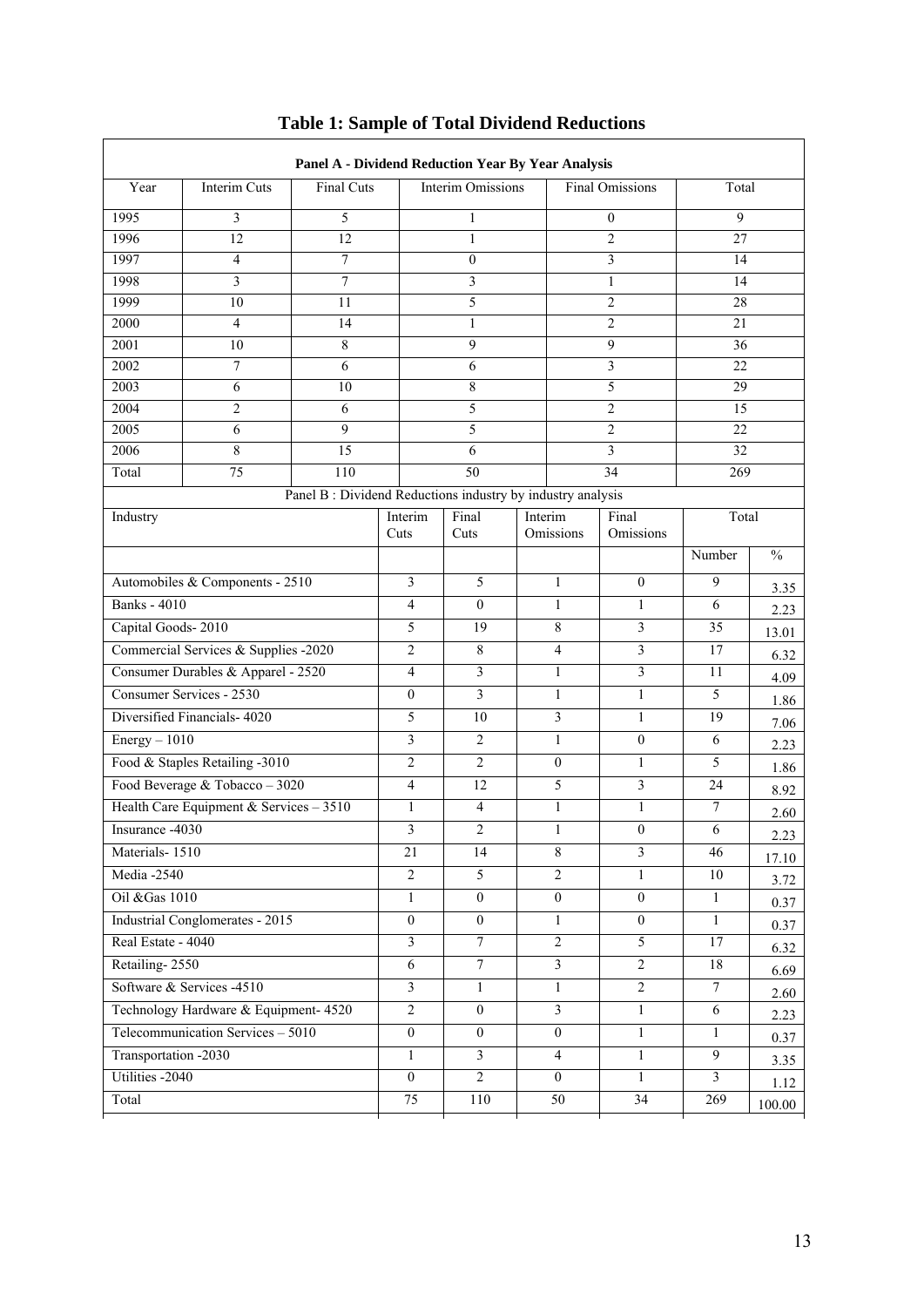## **Table 2: Some Basic Univariate Tests**

This table provides univariate statistics on firm characteristics. Panel A reports univariate statistics on firm characteristics for total sample, interim reductions and final reductions. Panel B reports univariate statistics on firm characteristics for subsamples of interim cuts, final cuts, interim omissions and final omissions. This table also provides nonparametric Mann Whitney statistics for the difference in median between two sub groups: interim reductions and final reductions, and nonparametric Kruskal-Wallis test statistics for the difference in median values across the four sub groups: interim cuts, final nonparametric Kruskal-Wallis test statistics for the difference in median values across the f cuts, interim omissions and final omissions.

|                                                           | Panel A – Total sample and Two Way classification: Interim reductions and Final reductions         |                 |         |            |         |                    |                         |    |           |
|-----------------------------------------------------------|----------------------------------------------------------------------------------------------------|-----------------|---------|------------|---------|--------------------|-------------------------|----|-----------|
|                                                           |                                                                                                    |                 |         | Interim    |         |                    |                         |    |           |
|                                                           |                                                                                                    | All             |         | Reductions |         |                    | <b>Final Reductions</b> |    | MW test   |
| Total Assets <sub>t-1</sub>                               | Mean (\$M)                                                                                         | 1511.22         |         | 1404.56    |         | 1603.81            |                         |    |           |
|                                                           | Median (\$M)                                                                                       | 105.19          |         |            | 92.44   | 112.23             |                         |    | 1.33      |
| $NPATH_{t-1} / TA_{t-1}$                                  | Mean %                                                                                             |                 | 6.51    |            | 4.93    |                    | 7.89                    |    |           |
|                                                           | Median%                                                                                            |                 | 5.96    |            | 5.03    | 6.29               |                         |    | $1.91*$   |
| $NPATH_t/TA_t$                                            | Mean %                                                                                             |                 | 0.62    |            | $-1.33$ |                    | 2.32                    |    |           |
|                                                           | Median%                                                                                            | 3.40            |         |            | 2.41    |                    | 3.81                    |    | 2.82      |
| $\overline{\text{NOCF}}_{t-1}/\overline{\text{TA}}_{t-1}$ | Mean %                                                                                             |                 | 7.73    |            | 7.55    |                    | 7.88                    |    |           |
|                                                           | Median%                                                                                            |                 | 7.59    |            | 6.75    |                    | 7.80                    |    | 0.43      |
| $\overline{\text{NOCF}_t/\text{TA}_1}$                    | Mean %                                                                                             |                 | 6.29    |            | 5.77    |                    | 6.74                    |    |           |
|                                                           | Median%                                                                                            |                 | 5.92    |            | 6.16    |                    | 5.70                    |    | 0.59      |
| ΔΝΡΑΤ/ΤΑ                                                  | Mean $\sqrt[6]{\cdot}$                                                                             |                 | $-5.89$ |            | $-6.25$ |                    | $-5.58$                 |    |           |
|                                                           | Median%                                                                                            |                 | $-2.53$ |            | $-3.29$ |                    | $-2.15$                 |    | 2.03      |
| ΔNOCF/TA                                                  | Mean %                                                                                             |                 | $-1.44$ | $-1.78$    |         | $-1.14$            |                         |    |           |
|                                                           | Median%                                                                                            |                 | $-1.40$ |            | $-1.39$ | $-1.43$            |                         |    | 0.19      |
| MV                                                        | Mean (\$M)                                                                                         | 910.54          |         |            | 682.08  | 1108.86            |                         |    |           |
|                                                           | Median                                                                                             |                 | 80.16   |            | 54.69   |                    | 105.18                  |    | 2.26      |
| $BM_{t-1}$                                                | Mean                                                                                               |                 | 0.89    |            | 0.92    | 0.86               |                         |    |           |
|                                                           | Median                                                                                             |                 | 0.89    |            | 0.94    |                    | 0.85                    |    | $2.23***$ |
| Idiosyncratic risk                                        | Mean %                                                                                             |                 | 2.56    |            | 2.73    |                    | 2.42                    |    |           |
|                                                           | Median %                                                                                           |                 | 2.18    | 2.44       |         |                    | 2.08                    |    | $2.11^*$  |
| Sample Size                                               |                                                                                                    | 269             |         | 125        |         |                    | 144                     |    |           |
|                                                           | Panel B - Four Way classification: Interim Cuts, Final Cuts, Interim Omissions and Final Omissions |                 |         |            |         |                    |                         |    |           |
|                                                           |                                                                                                    | Interim         |         | Final Cuts |         | Interim<br>Final   |                         |    | KW test   |
|                                                           |                                                                                                    | Cuts            |         |            |         | Omissions          | Omissions               |    |           |
| Total Assets <sub>t-1</sub>                               | Mean (\$M)                                                                                         | 2135.97         |         | 1990.71    |         | 307.45             | 352.08                  |    |           |
|                                                           | Median (\$M)                                                                                       | 100.61          |         | 134.35     |         | 73.01              | 78.56                   |    | 7.53      |
| $NPATH / TA$ <sub>t-1</sub>                               | Mean %                                                                                             | 7.81            |         | 8.24       |         | 0.60               | 6.79                    |    |           |
|                                                           | Median%                                                                                            | 6.39            |         | 6.47       |         | 3.41               | 5.33                    |    | 19.82     |
| $NPATH / TA_t$                                            | Mean %                                                                                             | 3.22            |         | 5.35       |         | $-8.15$            | $-7.49$                 |    |           |
|                                                           | Median%                                                                                            | 4.28            |         | 4.67       |         | $-1.88$<br>$-1.17$ |                         |    | 72.61     |
| $NOCF/TA_{t-1}$                                           | Mean %                                                                                             | 8.02            |         | 8.53       |         | 6.86               | 5.76                    |    |           |
|                                                           | Median%                                                                                            | 7.64            |         | 8.04       |         | 5.07               | 6.76                    |    | 4.02      |
| $NOCF/TA$ <sub>t</sub>                                    | Mean %                                                                                             | 6.53            |         | 7.50       |         | 4.64               | 4.27                    |    |           |
|                                                           | Median%                                                                                            | 6.67            |         | 6.25       |         | 3.83               | 4.24                    |    | 8.45      |
| ΔΝΡΑΤ/ΤΑ                                                  | Mean %                                                                                             | $-4.59$         |         | $-2.89$    |         | $-8.74$            | $-14.28$                |    |           |
|                                                           | Median%                                                                                            | $-2.52$         |         | $-1.60$    |         | $-4.36$            | $-7.27$                 |    | 26.46     |
| ΔNOCF/TA                                                  | Mean %                                                                                             | $-1.49$         |         | $-1.04$    |         | $-2.21$            | $-1.48$                 |    |           |
|                                                           | Median%                                                                                            | $-0.68$         |         | $-1.47$    |         | $-1.74$            | $-1.38$                 |    | 0.26      |
| MV                                                        | Mean (\$M)                                                                                         | 1037.02         |         | 1402.96    |         | 149.66             | 157.35                  |    |           |
|                                                           | Median                                                                                             | 85.6            |         | 124.3      |         | 30.04              | 37.80                   |    | 23.67     |
| $BM_{t-1}$                                                | Mean                                                                                               | 0.89            |         | 0.82       |         | 0.96               | 1.00                    |    |           |
|                                                           | Median                                                                                             | 0.93            |         | 0.82       |         | 0.95               | 0.99                    |    | 13.64     |
| Idiosyncratic risk                                        | Mean %                                                                                             | 2.38            |         | 2.16       |         | 3.26               | 3.24                    |    |           |
|                                                           | Median %                                                                                           | 2.15            |         | 1.87       |         | 3.03               | 2.80                    |    | 43.27     |
| Sample Size                                               |                                                                                                    | $\overline{75}$ |         | 110        |         | 50                 |                         | 34 |           |

\*Significantly different from zero at 10% level, \*\* significantly different from zero at 5% level and \*\*\* significantly different from zero at 1% level.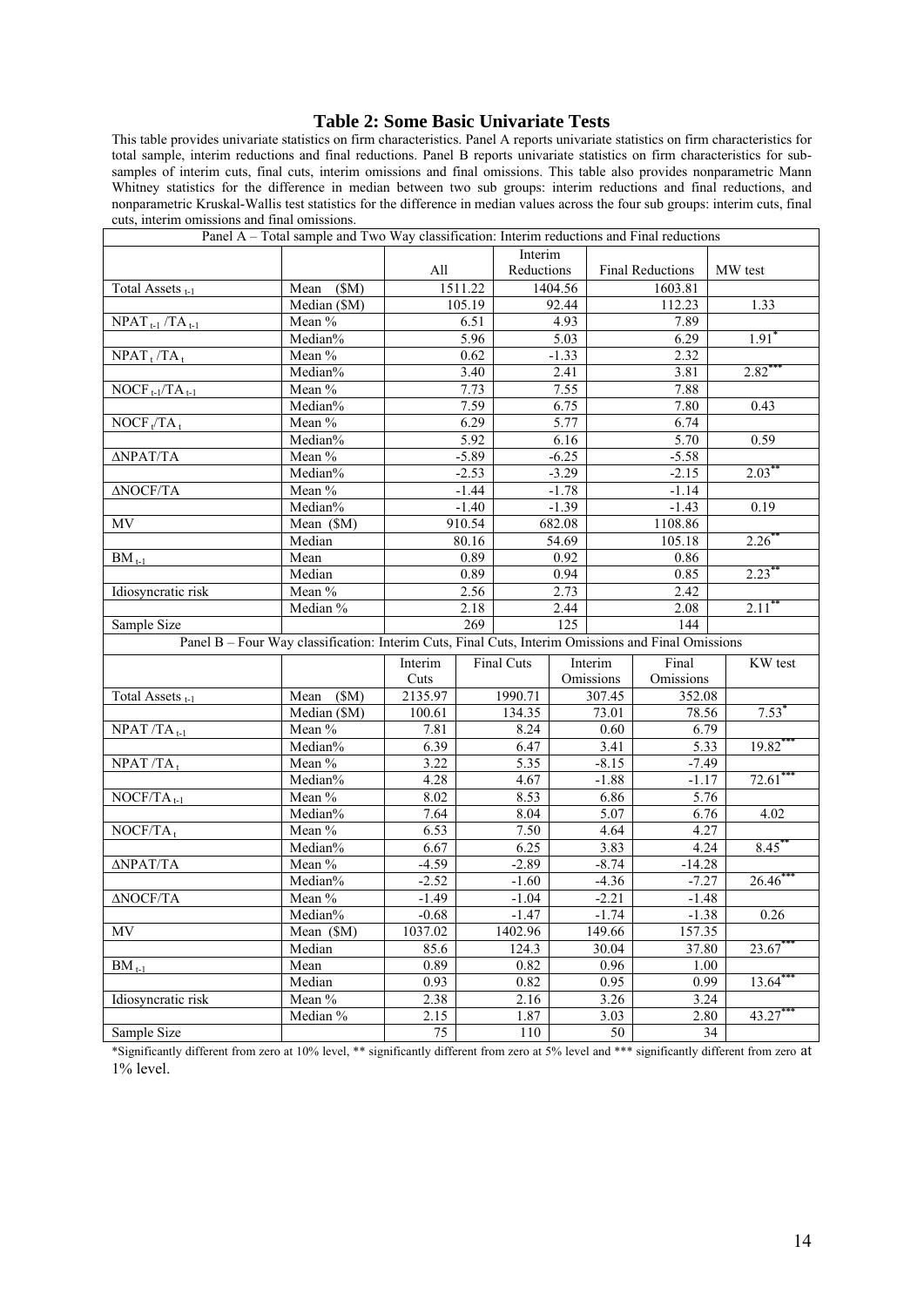#### **Table 3: Price Reaction to Dividend reductions**

This table reports mean and median abnormal returns and the standard residual t-tests (SRT) employing the market model for dividend reduction for the periods: the day before the announcement date to day after (day-1 to day +1); the day of the announcement date to day after the announcement date (day 0 to day +1) and the two day before the announcement day to two days after the announcement date (day-2 to day+2). Panel A reports price reaction to all dividend reductions, interim dividend reductions and final dividend reductions. Panel B reports price reaction to interim cuts, interim omissions, final cuts and final omissions. This table also provides parametric t-test statistics for the difference in mean abnormal returns between two sub groups: interim reductions and final reductions, and anova test statistics for the difference in mean abnormal returns across the four sub groups: interim cuts, final cuts, interim omissions and final omissions. \*Significantly different from zero at the 10% level, \*\* significantly different from zero at the 5% level and \*\*\* significantly different from zero at the 1% level.

| Panel A: Price reaction: interim dividend reductions versus final dividend reductions |                |                |                       |                     |           |  |  |  |  |
|---------------------------------------------------------------------------------------|----------------|----------------|-----------------------|---------------------|-----------|--|--|--|--|
|                                                                                       |                | All            | Interim<br>Reductions | Final<br>Reductions | t-test    |  |  |  |  |
|                                                                                       | Mean $(\% )$   | $-3.14$        | $-4.35$               | $-2.08$             | $2.39***$ |  |  |  |  |
| Day $-1$ to<br>$day +1$                                                               | Median $(\% )$ | $-1.37$        | $-1.71$               | $-1.08$             |           |  |  |  |  |
|                                                                                       | <b>SRT</b>     | $(-20.84)$ *** | $(-19.43)$ ***        | $(-10.38)$ ***      |           |  |  |  |  |
|                                                                                       | Mean $(\% )$   | $-2.76$        | $-4.09$               | $-1.59$             | $2.60***$ |  |  |  |  |
| Day $0$ to                                                                            | Median $(\% )$ | $-0.86$        | $-1.35$               | $-0.49$             |           |  |  |  |  |
| $day +1$                                                                              | <b>SRT</b>     | $(-17.80)$ *** | $(-18.35)$ ***        | $(-7.23)$ ***       |           |  |  |  |  |
|                                                                                       | Mean $(\% )$   | $-3.36$        | $-4.75$               | $-2.15$             | 2.41      |  |  |  |  |
| Day $-2$ to                                                                           | Median $(\% )$ | $-1.33$        | $-1.64$               | $-0.82$             |           |  |  |  |  |
| $day +2$                                                                              | <b>SRT</b>     | $(-22.58)$ *** | $(-20.66)$ ***        | $(-11.62)$ ***      |           |  |  |  |  |
|                                                                                       | Sample Size    | 269            | 125                   | 144                 |           |  |  |  |  |

Panel B: Price reaction to Four Way classification: Interim Cuts, Final Cuts, Interim Omissions and Final Omissions ons

|             |                | Interim Cuts   | Interim<br><b>Omissions</b> | <b>Final Cuts</b> | Final<br><b>Omissions</b> | Anova test |
|-------------|----------------|----------------|-----------------------------|-------------------|---------------------------|------------|
|             | Mean $(\% )$   | $-3.41$        | $-5.77$                     | $-1.82$           | $-2.93$                   | $3.09$ **  |
| Day $-1$ to | Median $(\% )$ | $-1.53$        | $-3.16$                     | $-1.10$           | $-0.73$                   |            |
| $day +1$    | <b>SRT</b>     | $(-14.05)$ *** | $(-13.51)$ ***              | $(-9.44)$ ***     | $(-4.39)$ ***             |            |
|             | Mean $(\% )$   | 03.21          | $-5.42$                     | $-1.25$           | $-2.70$                   | 3.34       |
| Day $0$ to  | Median $(\% )$ | $-0.89$        | $-2.80$                     | $-0.59$           | $-0.18$                   |            |
| $day +1$    | <b>SRT</b>     | $(13.04)$ ***  | $(-13.04)$ ***              | $(-6.06)$ ***     | $(-3.97)$ ***             |            |
| Day $-2$ to | Mean $(\% )$   | $-3.21$        | $-7.05$                     | $-1.80$           | $-3.28$                   | $4.14***$  |
| $day +2$    | Median $(\% )$ | $-0.98$        | $-3.96$                     | $-0.53$           | $-1.78$                   |            |
|             | <b>SRT</b>     | $(-12.63)$ *** | $(-17.20)$ ***              | $(-10.00)$ ***    | $(-5.94)$ ***             |            |
|             | Sample Size    | 75             | 50                          | 110               | 34                        |            |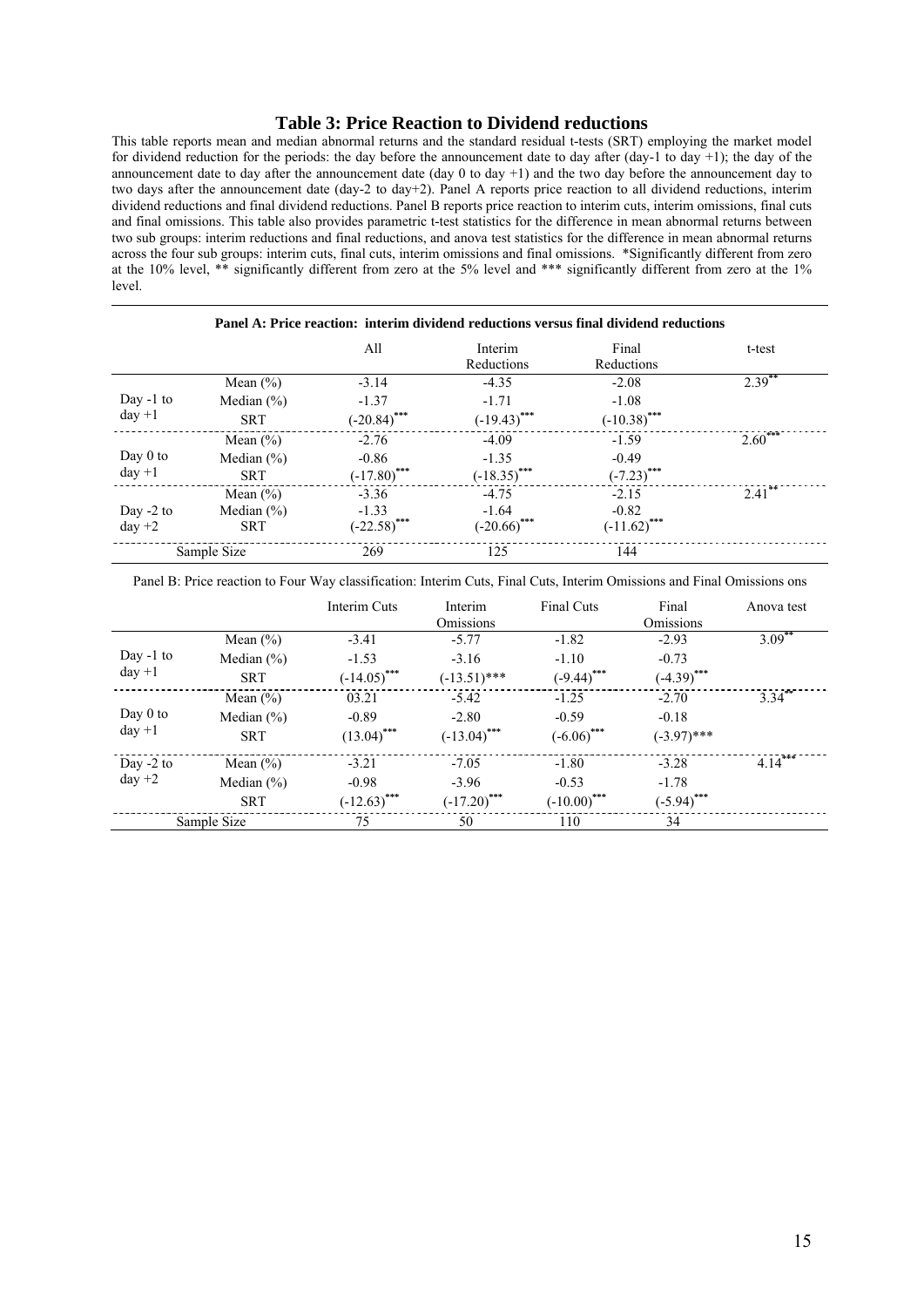## **Table 4: Analysis of Price Reaction**

Table 4 provides cross-sectional results for the dividend reductions firms. The dependent variable is three-day abnormal returns, employing the market model. Independent variables are the percentage dividend reduction (Dred), pre-announcement abnormal returns from day -60 to day -2 (PRECAR), the natural logarithm of the market value (LMV), book to market ratio (BM), gearing ratio (equity to total assets) at the balance sheet date immediately prior to the dividend reduction announcement and dummy variables DIOF. DIOF equals 1 if the firm reduces its dividend at the interim stage and zero if the firm reduces the dividend at the final stage. \*Significantly different from zero at the 10% level, \*\* significantly different from zero at the 5% level and \*\*\* significantly different from zero at the 1% level..

| Variable               |                           | $\overline{2}$            | $\mathcal{E}$             | $\overline{4}$            | 5                         | 6                         | 7                          |
|------------------------|---------------------------|---------------------------|---------------------------|---------------------------|---------------------------|---------------------------|----------------------------|
| $\mathsf{C}$           | $-0.0113$<br>$(-1.95)^*$  | $-0.0059$<br>$(-0.84)$    | $-0.0064$<br>$(-0.95)$    | 0.0061<br>(0.29)          | 0.0154<br>(0.70)          | $-0.0022$<br>$(-0.20)$    | 0.0256<br>(0.87)           |
| <b>DRED</b>            | $-0.0360$<br>$(-2.53)$ ** | $-0.0308$<br>$(-2.35)$ ** | $-0.0271$<br>$(-2.20)$ ** | $-0.0315$<br>$(-1.99)$ *  | $-0.0310$<br>$(-1.94)^*$  | $-0.0263$<br>$(-2.03)$ ** | $-0.0315$<br>$(-1.95)^{4}$ |
| <b>DIOF</b>            |                           | $-0.0178$<br>$(-1.97)^*$  | $-0.0194$<br>$(-2.09)$ ** | $-0.0200$<br>$(-2.10)$ ** | $-0.0198$<br>$(-2.10)$ ** | $-0.0193$<br>$(-2.09)$ ** | $-0.0198$<br>$(-2.09)$ **  |
| <b>PRECAR</b>          |                           |                           | $-0.0778$<br>$(-2.27)$ ** | $-0.0801$<br>$(-2.30)$ ** | $-0.0797$<br>$(-2.30)$ ** | $-0.0773$<br>$(-2.26)$ ** | $-0.0811$<br>$(-2.33)$ **  |
| $BM_{t-1}$             |                           |                           |                           |                           | $-0.0086$<br>$(-0.73)$    | $-0.0052$<br>$(-0.42)$    | $-0.0073$<br>$(-0.58)$     |
| <b>LMV</b>             |                           |                           |                           | $-0.0022$<br>$(-0.73)$    | $-0.0026$<br>$(-0.90)$    |                           | $-0.0027$<br>$(-0.92)$     |
| Gearing ratio $_{t-1}$ |                           |                           |                           |                           |                           |                           | $-0.0200$<br>$(-0.72)$     |
| Adjusted R-Squared     | 0.0216                    | 0.0304                    | 0.0626                    | 0.0615                    | 0.0593                    | 0.0596                    | 0.0583                     |
| F-statistics           | 6.92                      | 5.20                      | 6.96                      | 5.39                      | 4.38                      | 5.25                      | 3.76                       |
| P-value                | 0.0090                    | 0.0061                    | 0.0002                    | 0.0003                    | 0.0008                    | 0.0004                    | 0.0013                     |
| Sample size            | 269                       | 269                       | 269                       | 269                       | 269                       | 269                       | 269                        |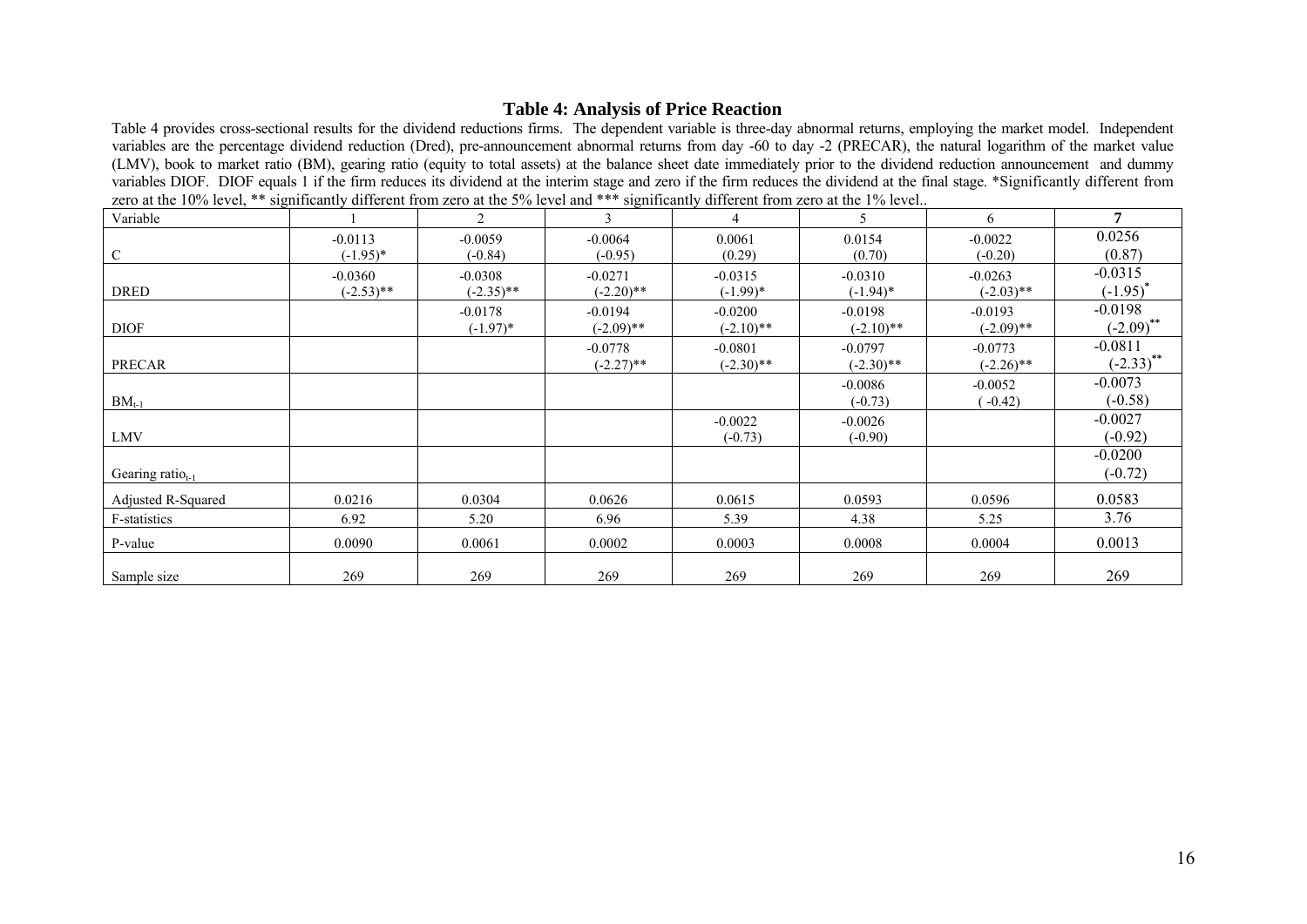#### **Table 5: Determinants of dividend reductions**

This table provides Tobit regression results. The dependent variable is DRED: percentage of dividend reduction; Independent variables are *IDYRISK*: the idiosyncratic risk measured as the standard error of the market model regression of daily stock returns over the period from day –260 to day –61 for each dividend reduction announcement;; *LMV*: the logarithm of the market value of the issuing firm; NPAT/TA<sub>t-1</sub> :net profit after tax to total assets at one year before the dividend reduction announcement date;  $\triangle NPATT/TA$ : changes in net profit after tax to total assets, BM: book to market ratio. Panel A reports the full sample results. Panel B the results for interim dividend reductions. Panel C the results for final dividend reductions.

|                                                                            | <b>Panel A: Full Sample</b>                                                                                                                |                                                                                                                                             |                                                  |                                                                                                                                       | <b>Panel B: Interim Dividend Reductions</b>                                                                                          |                                                             | <b>Panel C: Final dividend Reductions</b>                                                                                                  |                                                                                                                                           |                                                   |  |
|----------------------------------------------------------------------------|--------------------------------------------------------------------------------------------------------------------------------------------|---------------------------------------------------------------------------------------------------------------------------------------------|--------------------------------------------------|---------------------------------------------------------------------------------------------------------------------------------------|--------------------------------------------------------------------------------------------------------------------------------------|-------------------------------------------------------------|--------------------------------------------------------------------------------------------------------------------------------------------|-------------------------------------------------------------------------------------------------------------------------------------------|---------------------------------------------------|--|
| Constant<br>$NPATH_{t-1}$<br>ΔΝΡΑΤ/ ΤΑ<br>Idiosyncratic Risk<br><b>LMV</b> | 0.5919<br>$(6.36)$ ***<br>$-0.8608$<br>$(-3.99)$ ***<br>$-0.5526$<br>$(-3.21)$ ***<br>6.9881<br>$(5.49)$ ***<br>$-0.0389$<br>$(-4.06)$ *** | 0.5771<br>$(.8.50)$ ***<br>$-0.8489$<br>$(-4.25)$ ***<br>$-0.5544$<br>$(-3.22)$ ***<br>6.9515<br>$(5.50)$ ***<br>$-0.0384$<br>$(-4.15)$ *** | 0.3107<br>$(6.81)$ ***<br>9.6258<br>$(5.76)$ *** | 0.6032<br>***<br>(4.45)<br>$-0.8481$<br>$(-3.68)$ ***<br>$-0.6013$<br>$(-3.06)$ <sup>***</sup><br>5.3134<br>$(3.89)$ ***<br>$-0.0299$ | 0.6158<br>$(5.90)$ <sup>***</sup><br>$-0.8522$<br>$(-3.71)$ ***<br>$-0.6000$<br>$(-3.05)$ ***<br>5.3823<br>$(3.01)$ ***<br>$-0.0303$ | 0.4130<br>$(6.92)$ ***<br>8.0187<br>$(4.26)$ <sup>***</sup> | 0.6034<br>$(5.08)$ ***<br>$-1.2133$<br>$(-2.92)$ ***<br>$-0.4386$<br>$(-2.19)$ **<br>9.6035<br>$(5.18)$ ***<br>$-0.04324$<br>$(-3.84)$ *** | 0.5225<br>$(5.74)$ ***<br>$-1.0415$<br>$(-3.18)$ ***<br>$-0.4590$<br>$(-2.26)$ **<br>9.1493<br>$(5.22)$ ***<br>$-0.0398$<br>$(-3.46)$ *** | 0.2383<br>$(3.41)$ ***<br>10.4854<br>$(3.67)$ *** |  |
| <b>BM</b>                                                                  | $-0.0134$<br>$(-0.22)$                                                                                                                     |                                                                                                                                             |                                                  | $(-1.86)^*$<br>0.0137<br>(0.16)                                                                                                       | $(-1.95)^{4}$                                                                                                                        |                                                             | $-0.0693$<br>$(-0.85)$                                                                                                                     |                                                                                                                                           |                                                   |  |
| Adjusted R-Squared<br>Log likelihood ratio<br>N                            | 0.2986<br>$-44.26$<br>269                                                                                                                  | 0.3011<br>$-44.29$<br>269                                                                                                                   | 0.1736<br>$-68.44$<br>269                        | 0.2179<br>$-24.42$<br>125                                                                                                             | 0.2243<br>$-24.44$<br>125                                                                                                            | 0.1190<br>$-34.40$<br>125                                   | 0.3293<br>$-15.43$<br>144                                                                                                                  | 0.3293<br>$-15.43$<br>144                                                                                                                 | 0.2023<br>$-28.92$<br>144                         |  |

Significantly different from zero at the 10% level, \*\* significantly different from zero at the 5% level, and \*\*\* significantly different from zero at the 1% level.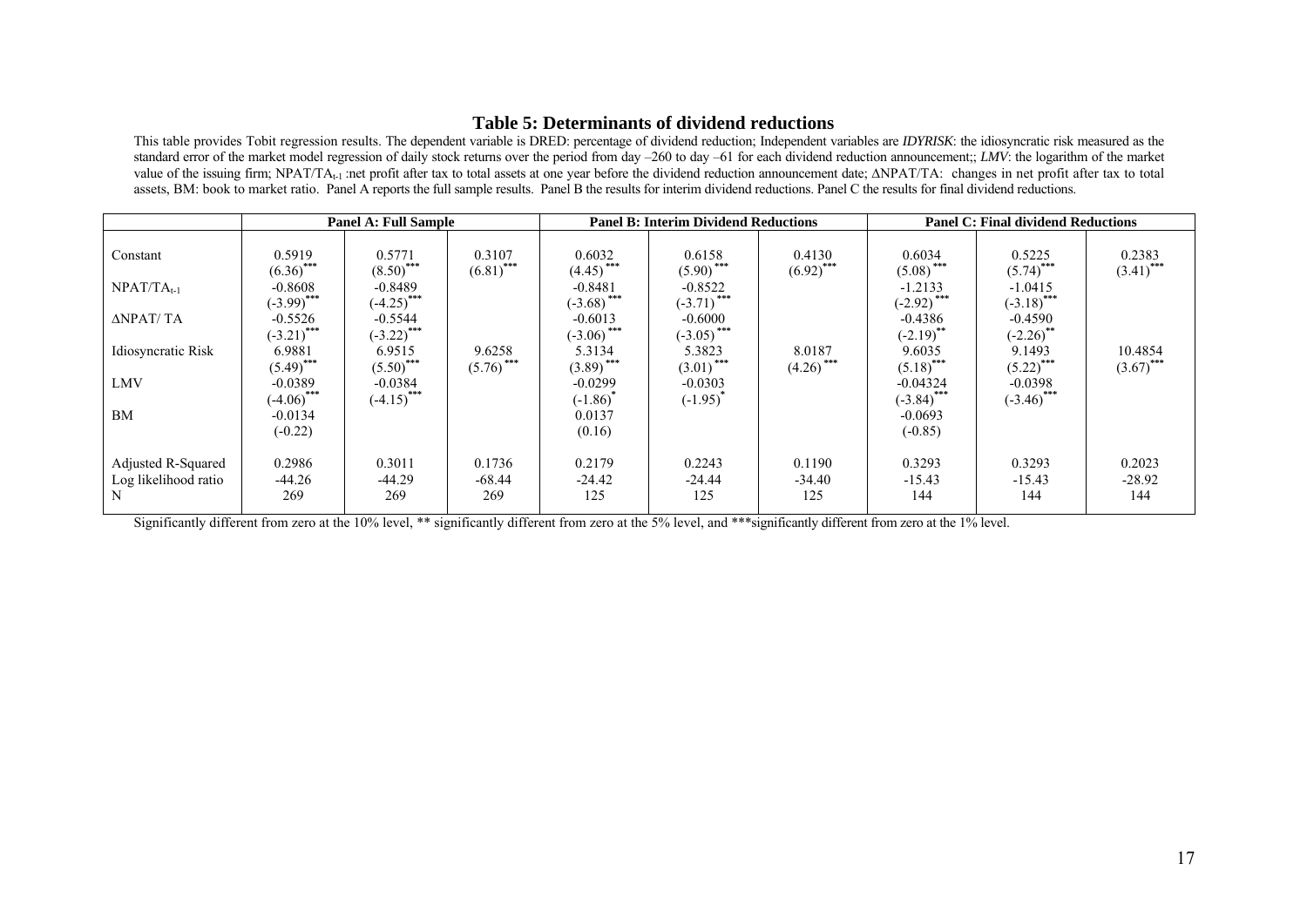### **Table 6: Decision to reduce dividend at the interim rather than at final stage**

This table provides probit regression results. The dependent variable is the dummy variable DIOF where reduction in interim dividend is equal to one and zero otherwise. Independent variables are  $LMV_{t-1}$ : the logarithm of the market value of the issuing firm at the balance sheet date immediate before the financial year of the dividend reduction;  $BM_{t-1}$  book to market ratio at the balance sheet date immediately before the financial year of the dividend reduction; and  $NPAT/TA_{t-1}$  is the net profit after tax to total assets at the balance sheet date immediate before the financial year of the dividend reduction.

|                       |              | 2         | 3         | 4            |           | 6            |               | 8                       |
|-----------------------|--------------|-----------|-----------|--------------|-----------|--------------|---------------|-------------------------|
|                       |              |           |           |              |           |              |               |                         |
| Constant              | 0.0459       | $-0.0838$ | $-0.0965$ | 0.3199       | $-0.3291$ | 0.4895       | 0.0315        | 0.4049                  |
|                       | (0.49)       | $(-1.09)$ | $(-1.19)$ | (1.61)       | $(-1.54)$ | (1.30)       | (0.34)        | (1.95)                  |
| $NPATH_{t-1}$         | $-2.02$      |           |           |              |           | $-2.4000$    | $-2.4243$     | $-2.2990$               |
|                       | $(-2.37)$ ** |           |           |              |           | $(-2.49)$ ** | $(-2.62)$ *** | $(-2.48)$ <sup>**</sup> |
| $NPATH_t$             |              | $-0.8600$ |           |              |           |              |               |                         |
|                       |              | $(-1.22)$ |           |              |           |              |               |                         |
| ΔNPAT/ TA             |              |           | $-0.1339$ |              |           | $-0.5579$    | $-0.6710$     | $-0.5685$               |
|                       |              |           | $(-0.30)$ |              |           | $(-0.84)$    | $(-1.03)$     | $(-0.86)$               |
| $LMV_{t-1}$           |              |           |           | $-0.0896$    |           | $-0.0864$    |               | $-0.0822$               |
|                       |              |           |           | $(-2.23)$ ** |           | $(-1.96)$ ** |               | $(-2.03)$ **            |
| $BM_{t-1}$            |              |           |           |              | 0.2695    | $-0.0646$    |               |                         |
|                       |              |           |           |              | (1.19)    | $(-0.27)$    |               |                         |
| McFadden R-squared    | 0.0152       | 0.0091    | 0.0002    | 0.0137       | 0.0045    | 0.0320       | 0.0205        | 0.0318                  |
| LR statistic          | 5.65         | 3.38      | 0.10      | 5.10         | 1.66      | 11.88        | 7.61          | 11.81                   |
| Probability (LR stat) | 0.0174       | 0.0662    | 0.76      | 0.0240       | 0.1971    | 0.0183       | 0.0223        | 0.0081                  |
| N                     | 269          | 269       | 269       | 269          | 269       | 269          | 269           | 269                     |

\* Significantly different from zero at the 10% level, \*\* significantly different from zero at the 5% level, and \*\*\*significantly different from zero at the 1% level.